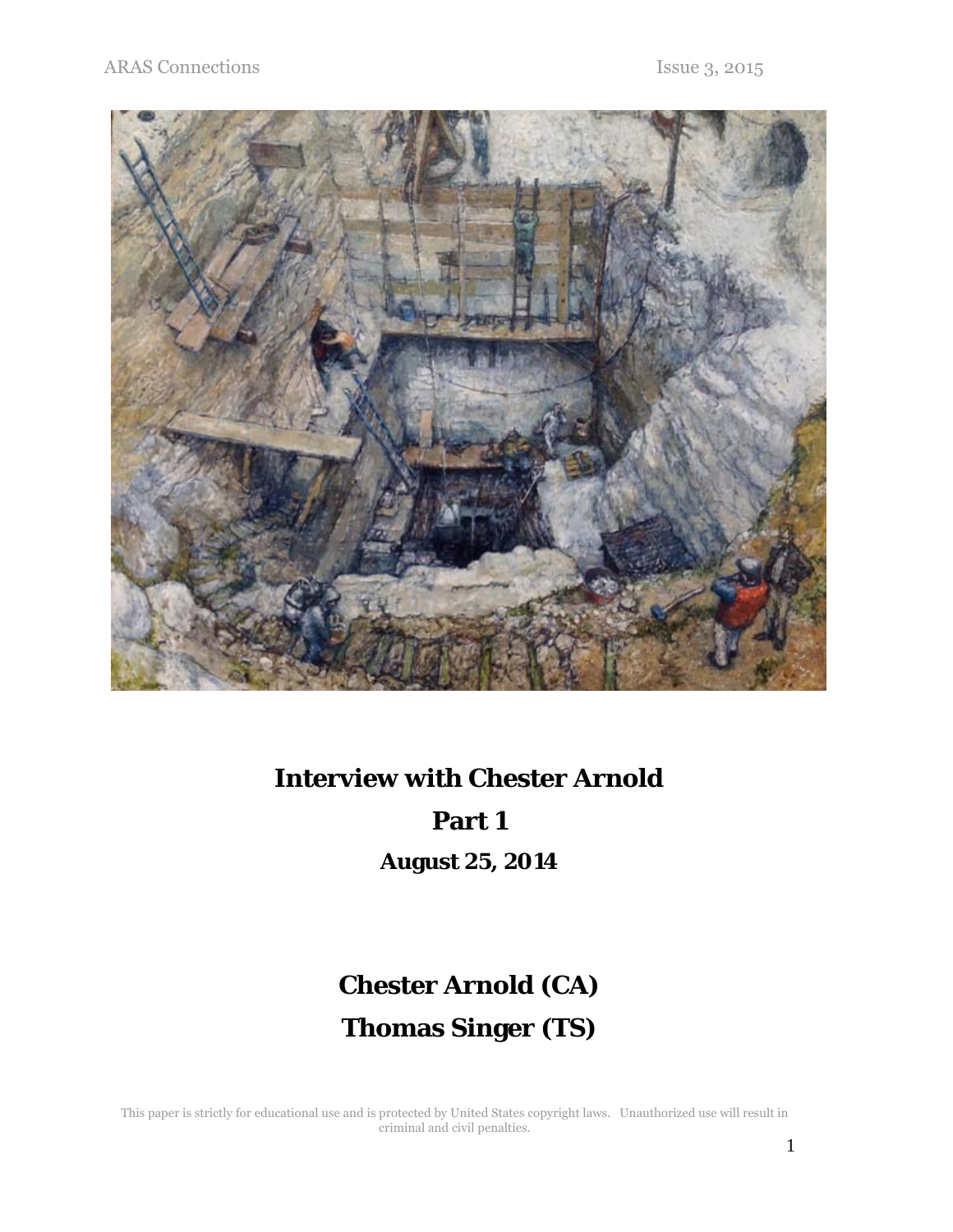

 *Figure 1* 

TS: It looks like you're deep into an excavation right now. [Figure 1]

CA: It's a subject that I've worked on periodically… Probably the longest and most sustained period of so called excavation paintings was in 1983-84. It started when I was flying on a trip to Boston. In the flight magazine there was a photograph about the size of a postage stamp of some dig in Africa and there was a man in a white suit with a panama hat standing over the ground looking at a hole and I thought to myself "That's such rich material, I've got to do a painting" because I couldn't stop thinking about it. I've always loved imaging space from slightly elevated point of view because of the kinds of aesthetic structures that emerge in those perspectives when you're interpreting or imagining a space. So I just started carving excavations into these little imaginary planes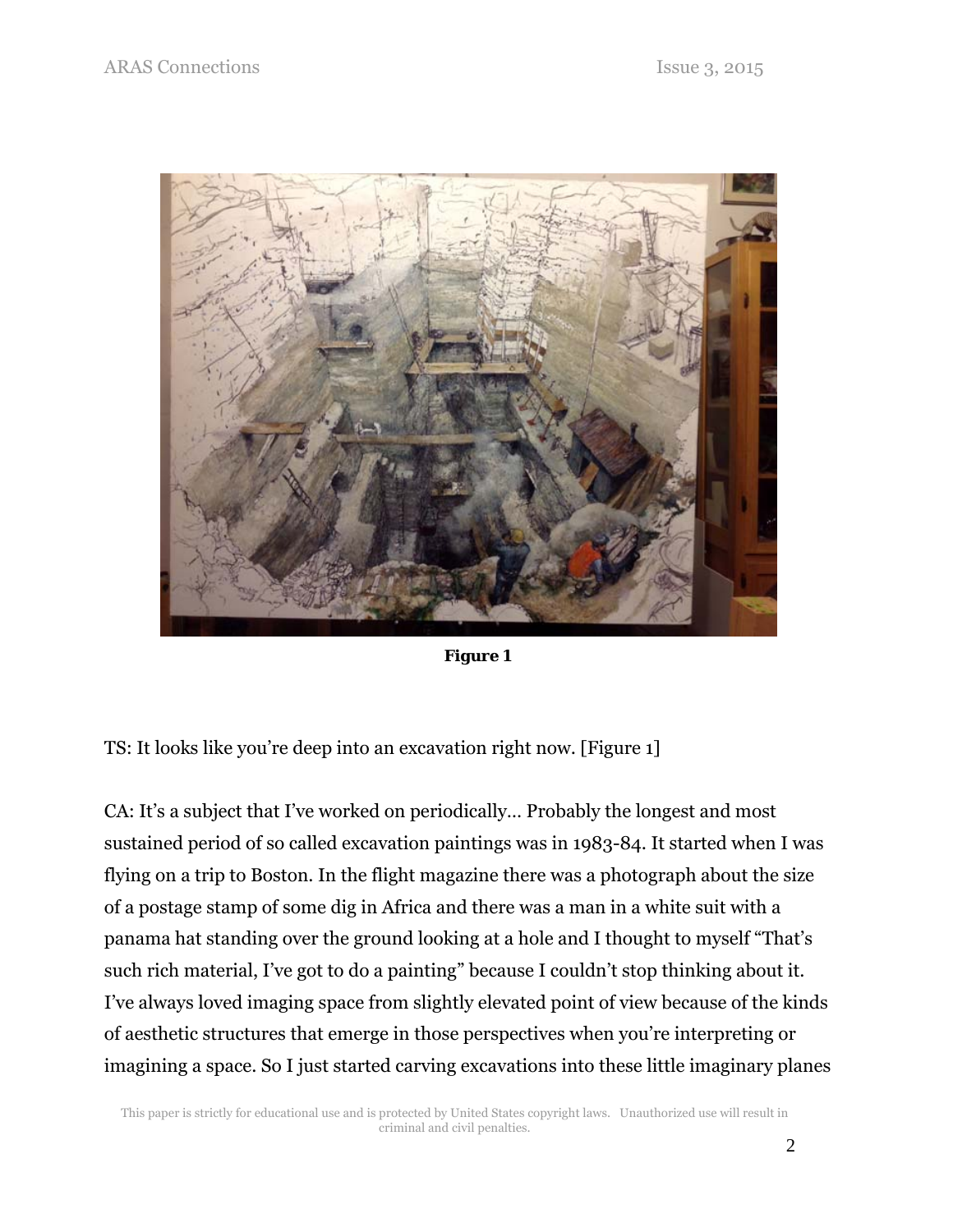and what emerged was all kinds of unexpected things. I started to imagine excavations of… ancient things, modern things and future things.



| riølire |  |
|---------|--|
|---------|--|

This was during the Reagan years in which one never knew when a button could actually be pushed and civilization would be reduced to that little Anthropocene layer of 88 million years ago.

That was a pretty rich territory for me to explore…anyway this new painting [Figure 1] is another painting in that series. Because of the scale of this new canvas, the invitation was to dig broader and deeper and change the scale to make it more vast and that appealed to me too. There are so many factors that go into making images originally…you know I have this lecture that I give my students and it's a chart [Figure 3] which I devised in a sketch book that has a series of concentric circles and in the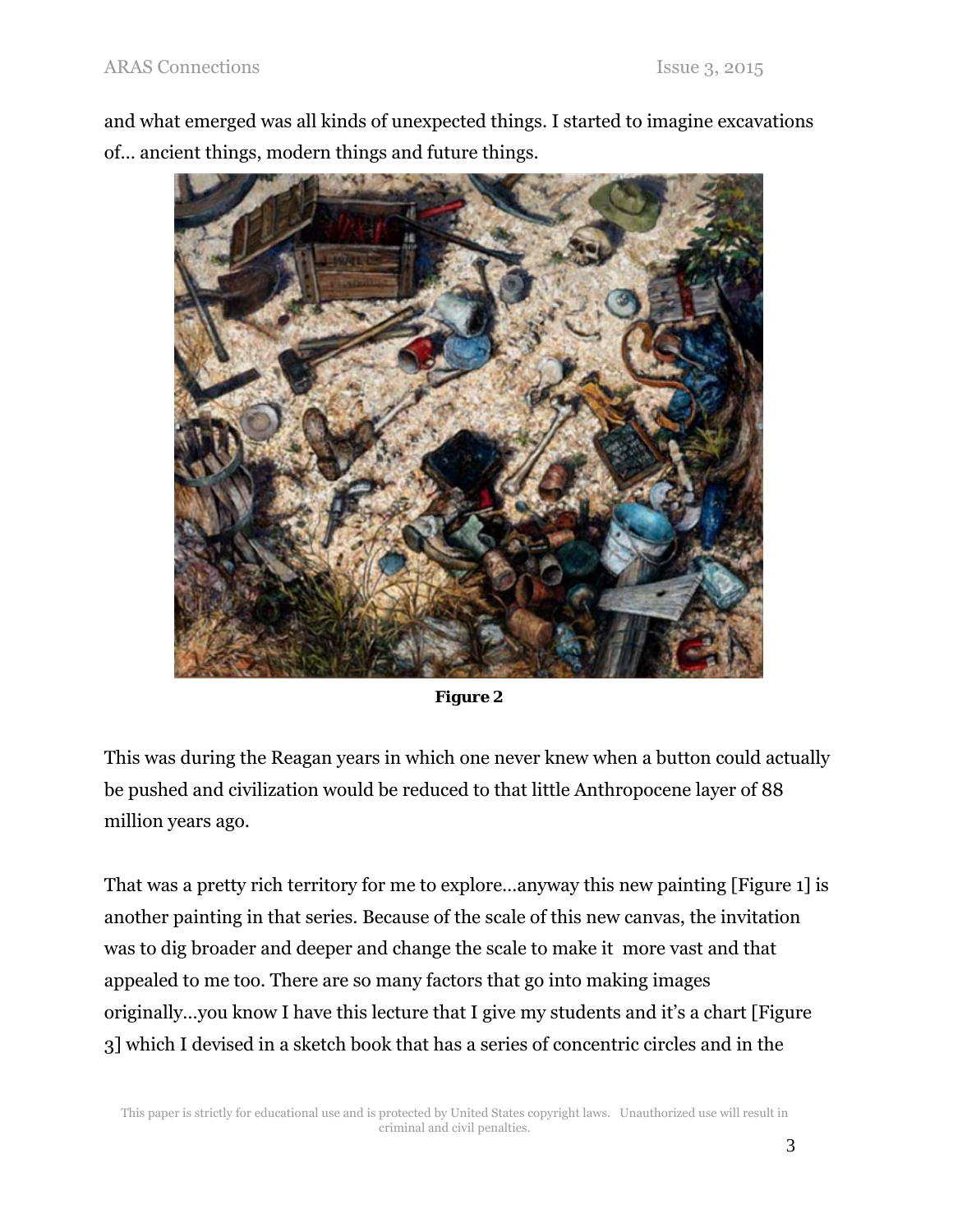center of this universe of concentric circles is the "primal artist", the child, the creative impulse…which, in my view, everybody is born with a certain amount or charge of.



*Figure 3* 

And I saw that as my kids were growing up that they had very vivid imaginations and were motivated and inspired to make things all the time -- as I recall, I was too as a child -- and then slowly through school, other disciplines start to be overlaid on consciousness and then eventually that part of the brain—whether neurologically or just sociologically- - that creative part is forced into a corner in most cases unless there are parents who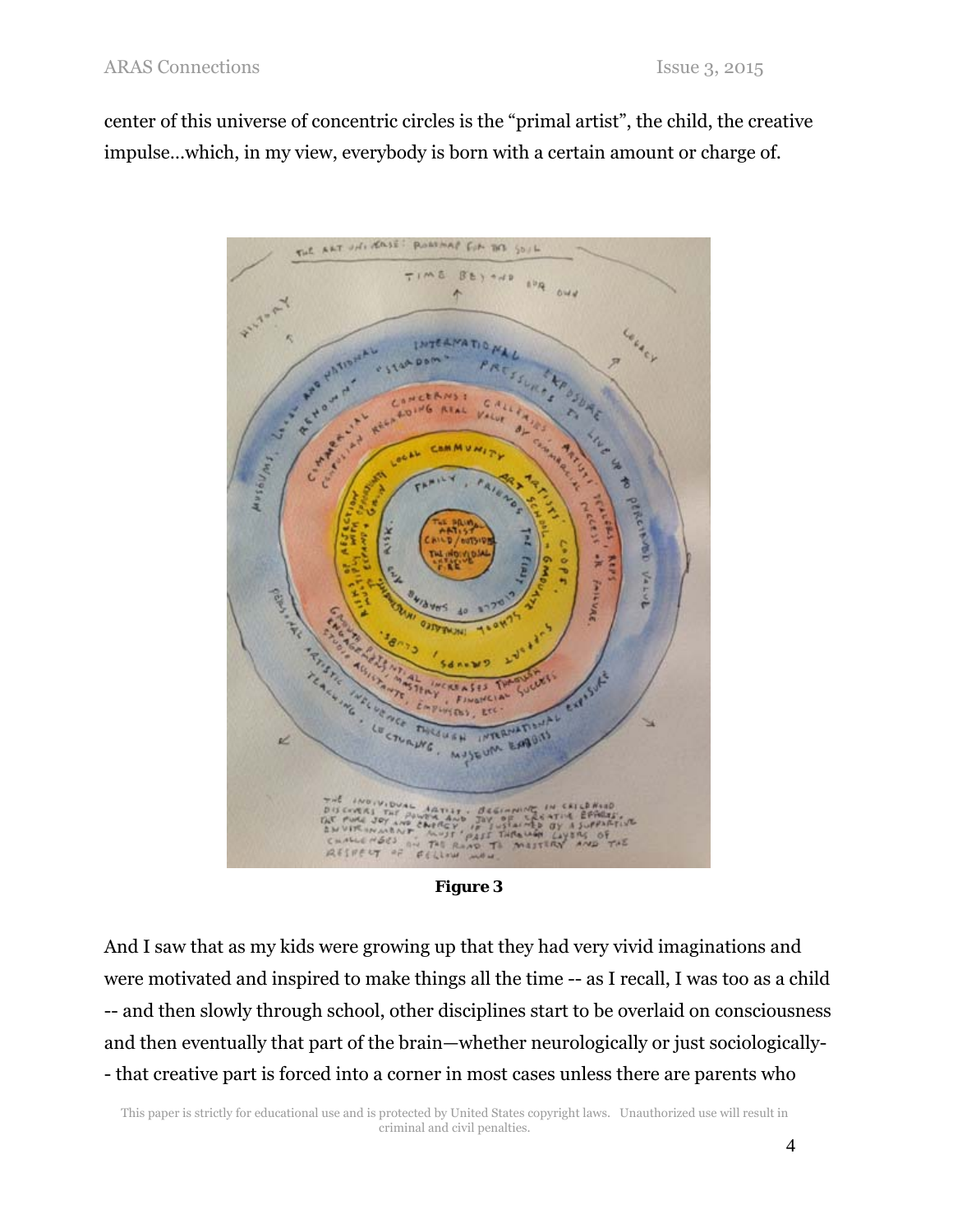really encourage it or unless the impulse is so strong that it's irresistible. So, my students, a lot of them--the older ones especially-- come in broken down in that sense, from originally having had some artistic experience earlier in their lives when someone either insulted them or they had a teacher who said 'No, you're no good. You should do something else.' That turned a switch off in that creative impulse and so my job is to turn it back on because I think it's still in there and I've found that it still is with a certain amount of support. So, in the center of that universe is that "primal artist" with the individual creative fire…and the next level is the realm of friends and peers and family which is the world that the creative effort is shared with first. And then the world beyond that, the concerns beyond that become education, college and then each ring moves further and further out to a professional career. The last universal ring is eternity and the world beyond us, history beyond us.

My invitation to my students is to move as far as we can from these levels of concern, from the first level on. And in my case, my dream has always been to fly as far as I can and into the unknown and end up making something that would be worthy of communicating beyond our own time. I don't know why I've always felt that but I've discovered that the things that I value from the past are having that conversation with me. Why not have the ambition to have that conversation with the future? As a teacher with younger students you do have the opportunity to have that conversation with the future because they're still in development.

TS: Well in the excavations…well, no, I'll take one step back - to the primal creative child. When I was in medical school (which was a disaster for me in many respects), it was a time of great upheaval for me personally and culturally; the outer world of the late 1960's was turning upside down, too. I got into tremendous trouble psychologically; everything bubbled up from my past around disease and suffering and death and all that. I ended up in a Jungian analysis in my third year of medical school and at one point I had an excavation dream in which I kept going down through layers of this house and eventually came to a place in the floor that you could open with a latch or hatch. When I got down into the bottom of this pit there was a solitary monkey that had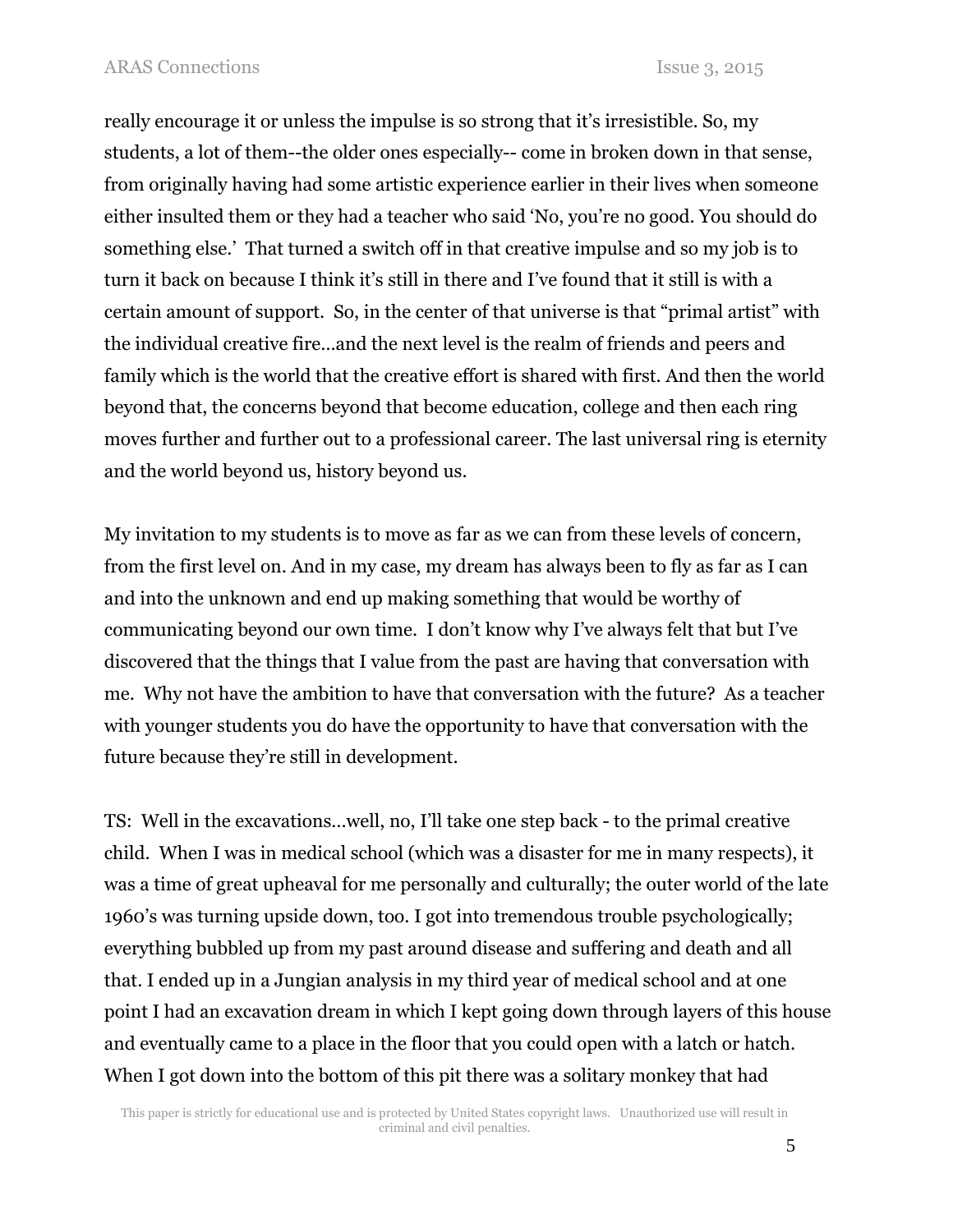learned to play an instrument that had one string on it. It was playing a little tune with a single string and it was quite surprising because it was that kind of prehistoric creative impulse sort of buried somewhere in the psyche. I don't know if I have got there yet, but when you talk about the "primal child" that resonates with my own experience. I guess the question that comes to mind about your excavation paintings as related to what you're communicating to your students about creativity, is part of the downward going of the excavations an effort make contact with that primal creative child or is that a different thing? Is that a different kind of excavation?



*Figure 4*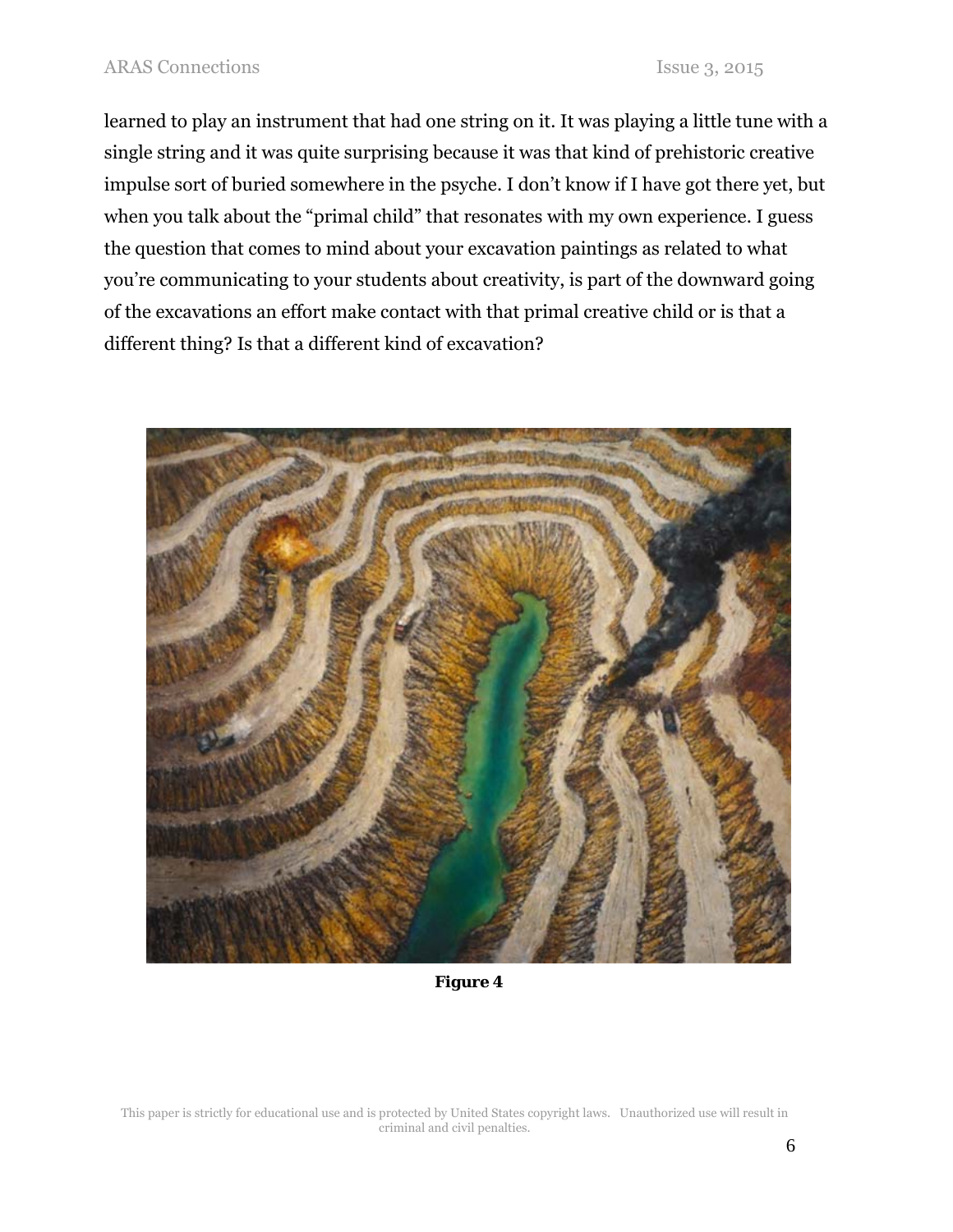CA: I think in my case it's a multi-layered. What drove me to make work in the first place was that primal energy. I think from the beginning I always seemed to have an irresistible wattage of that kind of energy. It allowed me to work far longer on my projects than anybody else so that I ended up having really better results. At least they were more comprehensive, more complete. But, as I started a professional career as an artist. things got a little confused over the years…well, at least at first they did, because of the fears one has entering the commercial world: "Do I have to sell my soul to the devil in order to succeed?" I was very fortunate to have galleries and I still do. Whether the work sells or not, the galleries are still interested in it because of the content and the energy and ideas that are present in the work. So I was very fortunate to find people that would be willing to show my work. There are a lot of galleries for whom it's a business; they have to sell work and they look to push an artist in a certain direction. I've never had to do that but I do think about it. It doesn't control the destiny of what I do, but it has been a layer of concern. I guess it's like if I was writing a book, I would want what I was saying to be legible and understandable to some degree. I do care about what people see in the work but because my work has always been so accessible I've never seemed to have any trouble with at least some people who are willing to take the time to look.

One of my growing concerns about people being willing to take the time to look is that the attention span of the average young person who has grown up in the last 20 years is smaller, including my own daughters. One in particular is very gifted in lots of ways but she has a very short attention span. She'll look at something and [Chester snaps his fingers] take it in in an instant, but she won't pore over it and stare at it the way I do, One of my greatest pleasures, even in my teens, was to go to a museum and sit in front of a really interesting painting for as long as it was pleasurable, and sometimes that was a really long time. I attribute that to the pleasure center in my brain which must be vast because I get such pleasure from contemplating things. So much is entering us all the time and they are like nutrients pouring into the brain to be used by it to configure and reconfigure what it needs to do. So I think for my students, they want to learn how to do certain kinds of things. Sometimes a person wants to be able to paint a flower or a body or a face. I try to push beyond that so they have the confidence to believe that any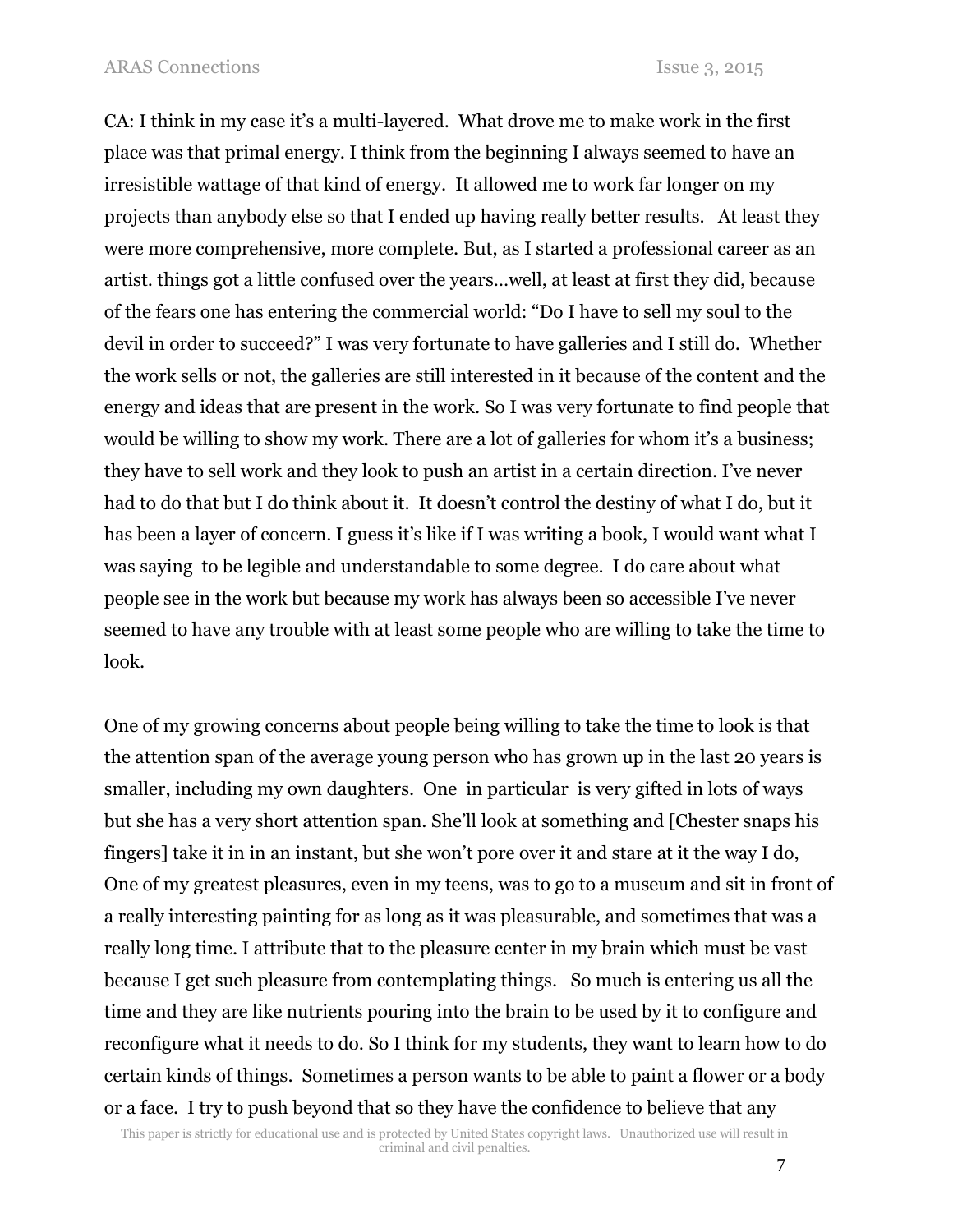impulse that might rise up is a valid impulse. And, you know we can balance skill training with a kind of a thoughtful contemplation. So, that involves talking a lot about work, and showing work…images of work. We go to museums and sometimes I bring some of my own work in for better or worse, to talk about my own process because you know…we're all human beings and they understand and I understand. I don't know if that answers your question.

TS: Well, I guess when you talked about the model of concentric circles that you use to inform your students or that guides you in some ways, I shouldn't layer that on top of your excavations . They are not the same things. [laughter]



*Figure 5* 

CA: Well, they're similar in some ways though, because the concentric layers of the drawing of the primal artist and the shelving of the excavation painting that goes back in depth are both trying to get back to that primal impulse . For me, a lot of the magic in my work, has always been that it has its origins in strictly visual terms. Whether I see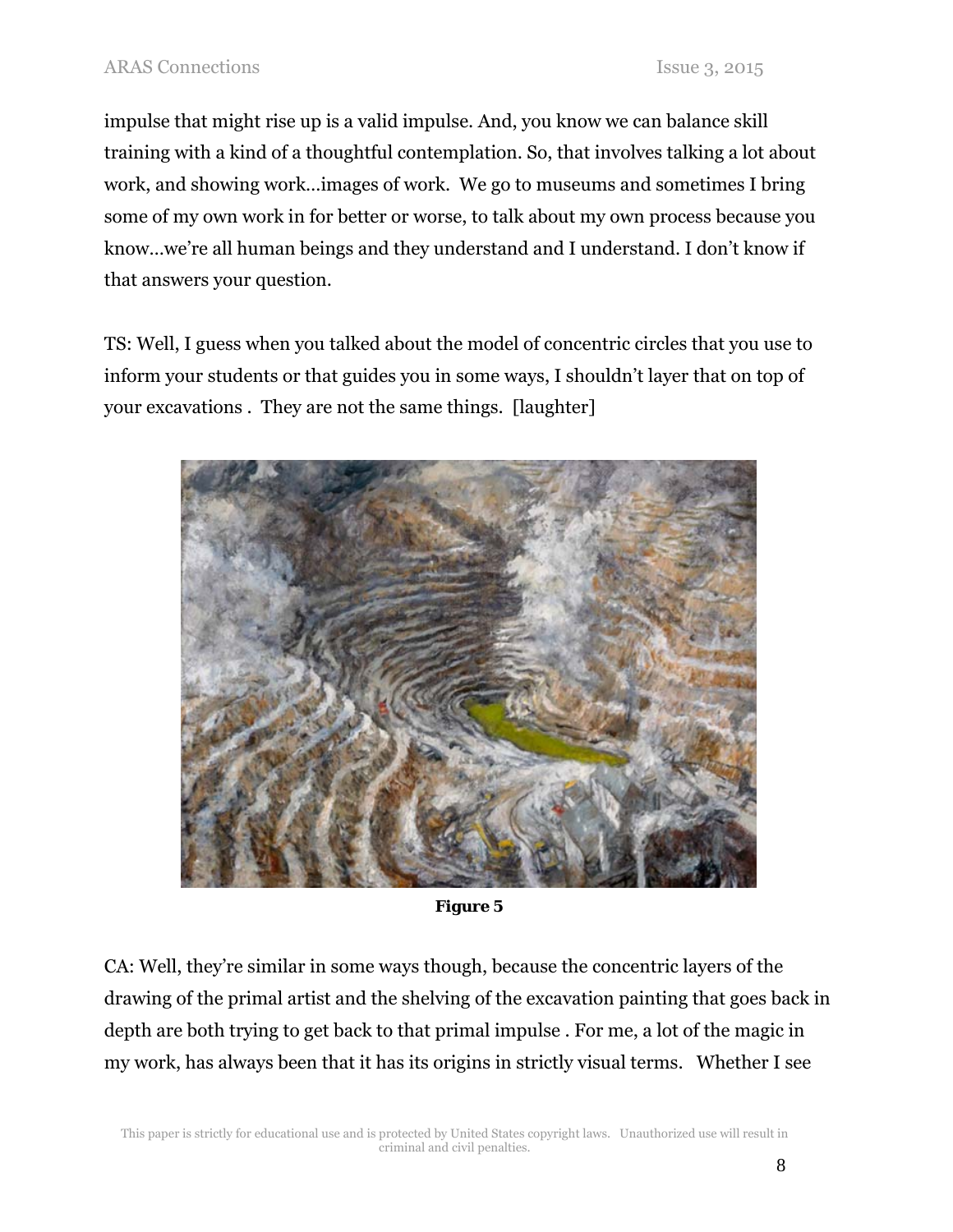something or whether I'm sketching something in very rough doodles the imagery emerges and it will either be interesting or not and it's non-verbal at that point.



*Figure 6* 

I've always trusted that the things that were most interesting would seem so afterwards- - and by afterwards I mean a month afterwards or even after the work has been completed and shown. That's when I perceive some kind of metaphorical structure that makes me understand why I did the painting. It's almost like I'm doing it and then I am realizing what it is revealing to me. While I'm doing it, while I'm making it, it's often times the unknown, the drive, the draw, the magnetism that is non-verbal that's pulling me forward. And for me the best and most exciting works are the ones I don't really quite understand why along the way and then in the end I think 'Oh this, okay; yes, this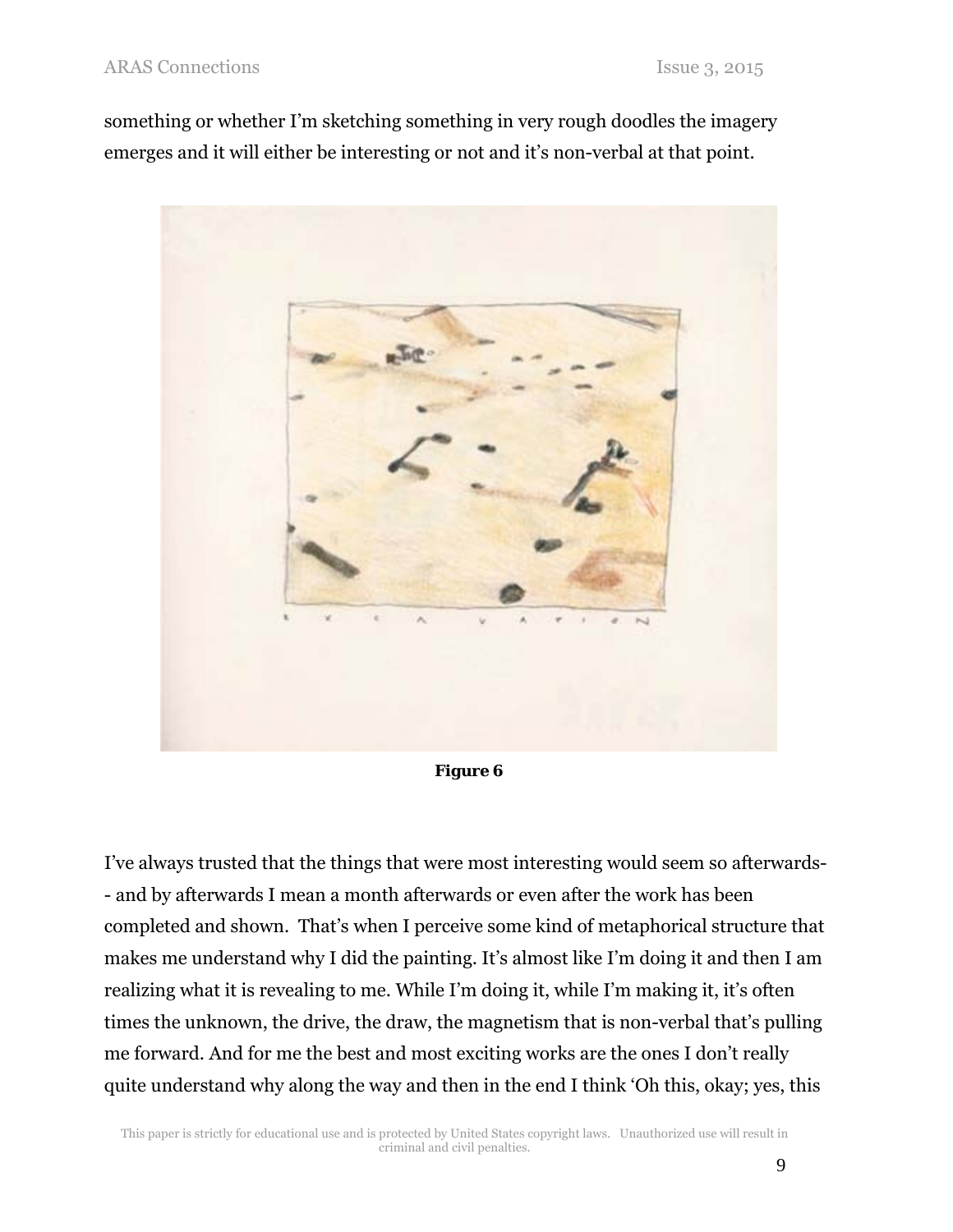makes so much sense; this is so much what I wanted to say.' So, there is that magical element that I love. I use a phrase of John Updike to describe this process. In a New York Times Review of Books, Updike described Vincent Van Gogh's paintings as 'bristling with wordless meaning' and I love that…it just sounds so much like how it feels to 'bristle with wordless meaning' – how something that is completely inert, a scene or a composition of some kind, can have an implication and a meaning and a symbolic or referential meaning that is so powerful.

TS: You know, when I was thinking about coming up here I realized it would be easiest to get sidetracked into, 'what does your work mean?'. It strikes me as probably a question that you would not be interested in and it's not really a question that I wanted to ask. What actually led me to follow up on our brief conversation at our mutual friends' house was that you were talking about the thought processes you were having while painting. As you described them, they were really metaphysical or philosophical discourses that would just come to you. I don't know whether they accompanied the imagery, but there was some kind of conversation you were describing that is really interesting to me.

CA: In recent years I've taken to listening to books on tape while I'm painting. I've always listened to music similarly until books on tape became available. My favorite book has been The Essays of Montaigne. The territory that he encompasses is just so vast; it's so rich you just think ' God, I wish I could have known this guy,' , But in fact by reading and listening to the reading, you know him! [Laughter] And that gets back to that idea of communicating beyond your time, to another time. And Montaigne is constantly referencing the classics, and writers and historical figures from the past. It's amazingly rich; it's almost like an education in the humanities too. And only rarely does something he writes stand out as being stuck in its time, a kind of prejudice.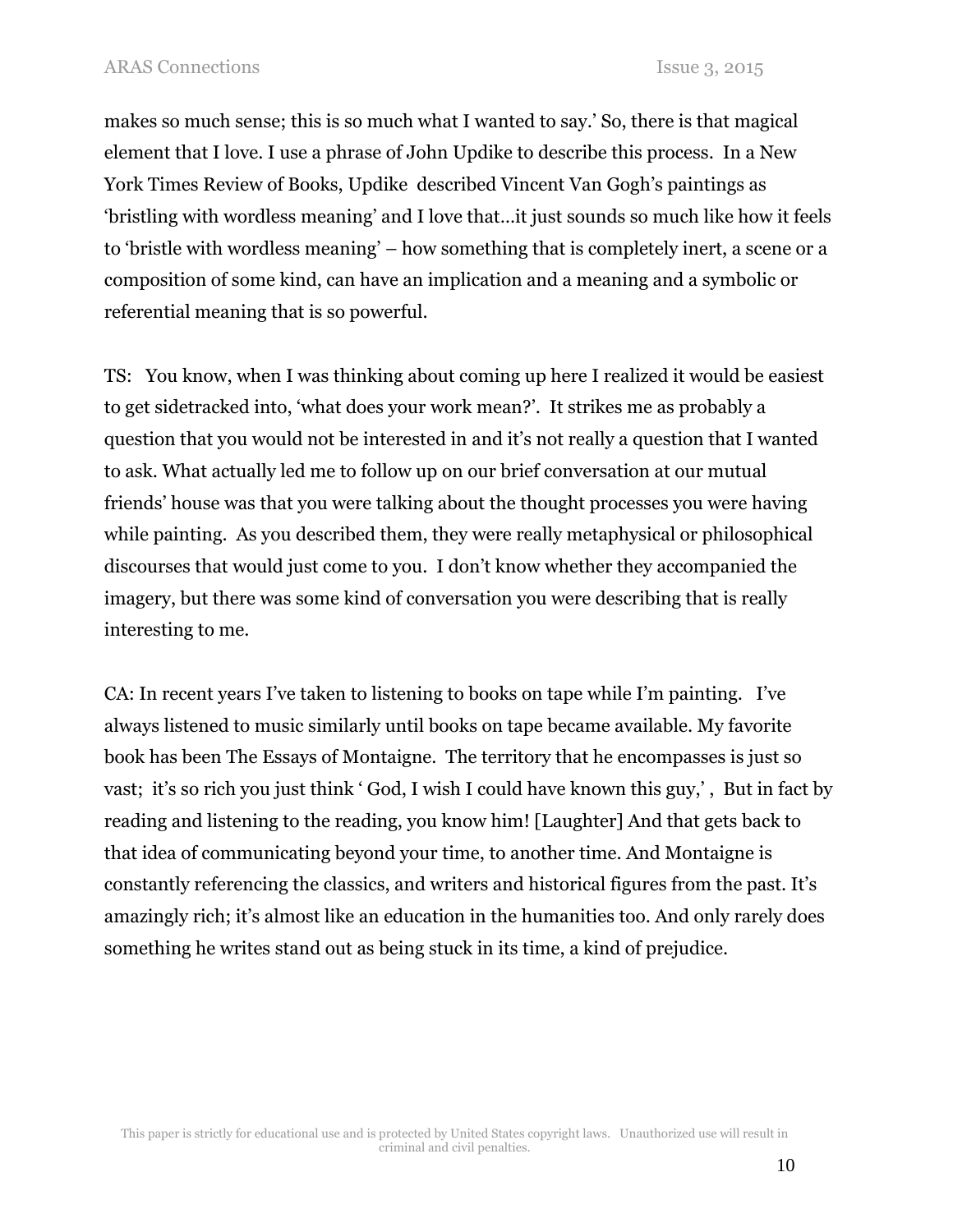

*Figure 7* 

But the buoyancy of his thinking is a kind of consciousness that acts like an aquifer or a watershed-- all these things are trickling in and, when the right things trickle in, growth is encouraged. I've never been a systematic enough person to actually try to create a formula for inspiration. And, I'm not even sure you can be systematic about that anyway. What would it be like: add four volumes of Montaigne, add a little bit of Goethe, some poetry of Robert Frost,shake for three minutes and you end up having a formula for inspiration?…But it doesn't work that way. What does happen is that certain things seem to be appropriate for the atmosphere of a particular time. Right now listening to Montaigne is it. I've gone through the complete essays one and a half times and, as I listen to them a second time, I start to recognize certain things went past me directly into that watershed. I go back and listen to them and actually press the repeat button. As much as I've felt disdainful of it, this is where I'm really appreciative of technology. It is such a great research tool to have: to be able to reflect, especially as I've gotten older. I can't remember quite as sharply as I could and the repeat button has really added a lot. I've had this conversation recently with other painters who find their most fruitful times are when the verbal, intellectual side of their brain is occupied with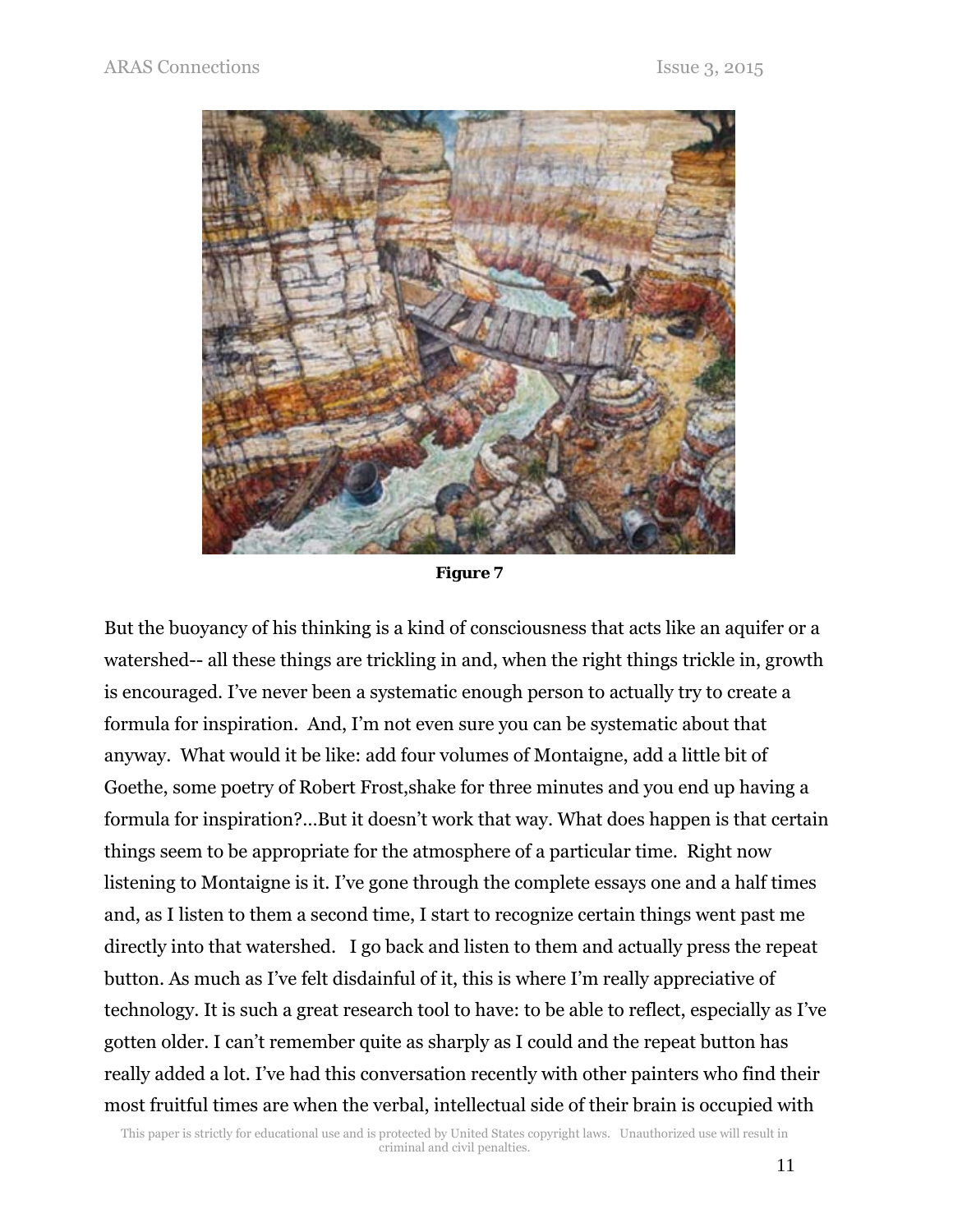something like listening to a book or music. Then, whether it's the left or right brain, or whatever you want to call it, releases the more intuitive side so that it is not encumbered by the judgment that would normally be inflicted by that intellectual side which is otherwise engaged. Much of that kind of judging gets in the way of the free flow of creative energy. For almost every artist that I know, that's an issue.



*Figure 8* 

TS: That's such an interesting idea. If you can distract the rational mind and give it something to work on, you can free up another part of the mind….I guess the interesting question would be, maybe once you free your mind up from the critical aspects of the rational mind are you setting it free to have some unspoken dialogue going on between Montaigne and whatever imagery you're working on?

CA: I would say that there is not a direct correlation between what I'm hearing and what I'm visualizing. I've listened to other things which have had a different effect. For instance, I'd never really read much fiction, and a friend gave me a reading list which included Saul Bellow as one of his favorites. So I went through all of the work of Saul Bellow on audio books and it was just an incredible experience. Of course it's visual and tactile and vivid and has nothing to do with the content of my work but somehow the excitement and vitality of that work didn't impede what I was trying to do.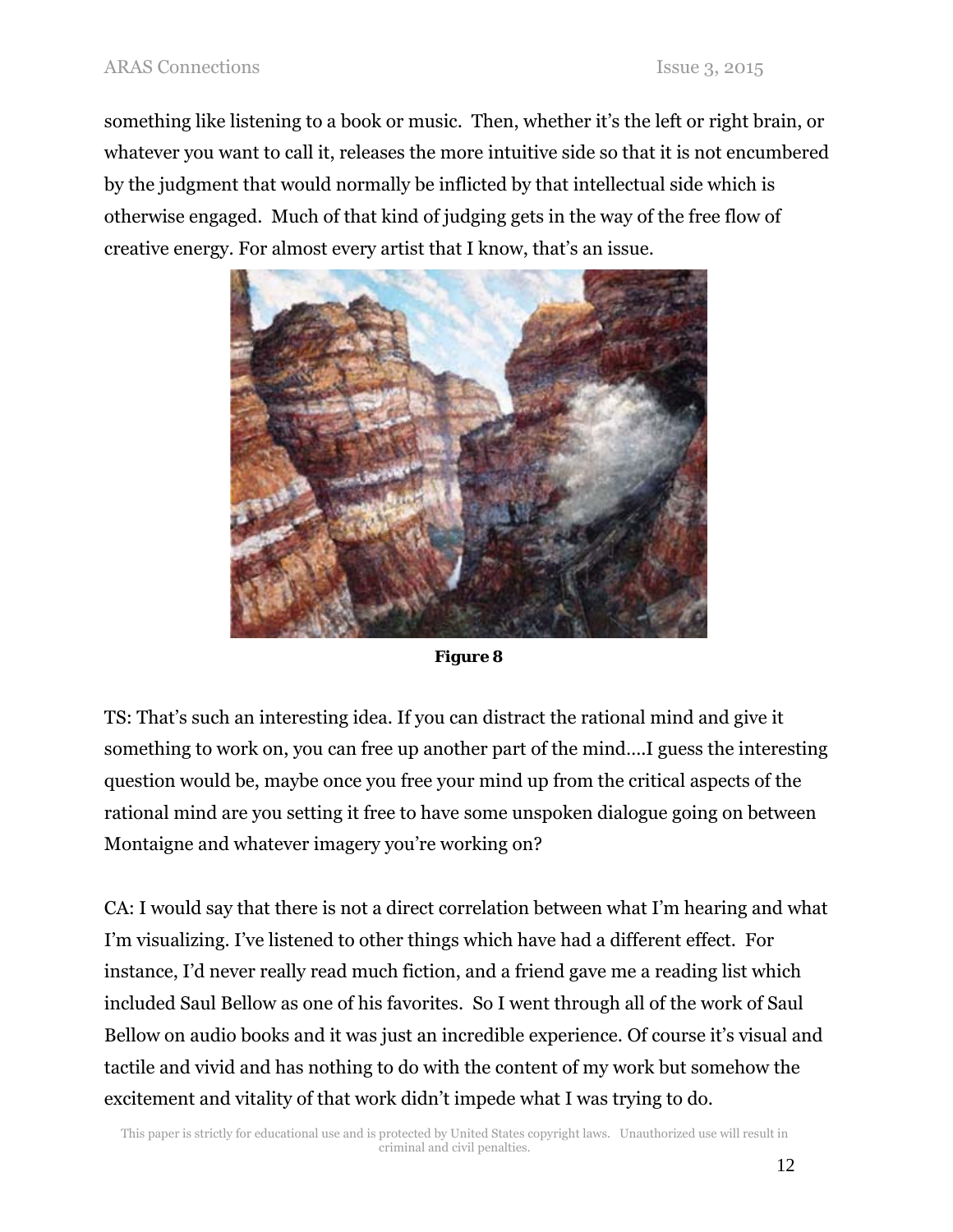TS: Well I wonder if the dialogue, or whatever we're calling it, gets activated when somebody as creatively brilliant as Bellow who clearly has that primal creative child at work in his writing stimulates that part of your own psyche in some way and the content of what he's writing about doesn't really matter?

CA: Well, I was just listening to something from The Adventures of Augie March, and I was realizing that what is so delightful about it is in the vividness of his recollection, or, his ability to describe a human experience that was recognizable in just a few phrases, and in such a vivid and unusual and surprising way. And that is one of the magic aspects of literature and words and communication in general. Clearly, Bellow had spent a lot of time sensitively observing and feeling the world around him that then became part of a world that he was also making up, irrespective of where the scenes actually came from . And that's how I want to feel the world in my own way, to be open minded and open eyed to all things around me. In my view of the world I'm here only now with the equipment that I have. Fortunately the equipment that I have allows me to experience great pleasure by observing and exploring avenues both of the real world and the interior creative realm. It's provided me with a purpose in life and a fuel that keeps me wanting to paint again and again and again – to come back out here to my studio and look at a blank canvas and begin to poke around and find my way into another story, another vision, another set of ideas and symbols.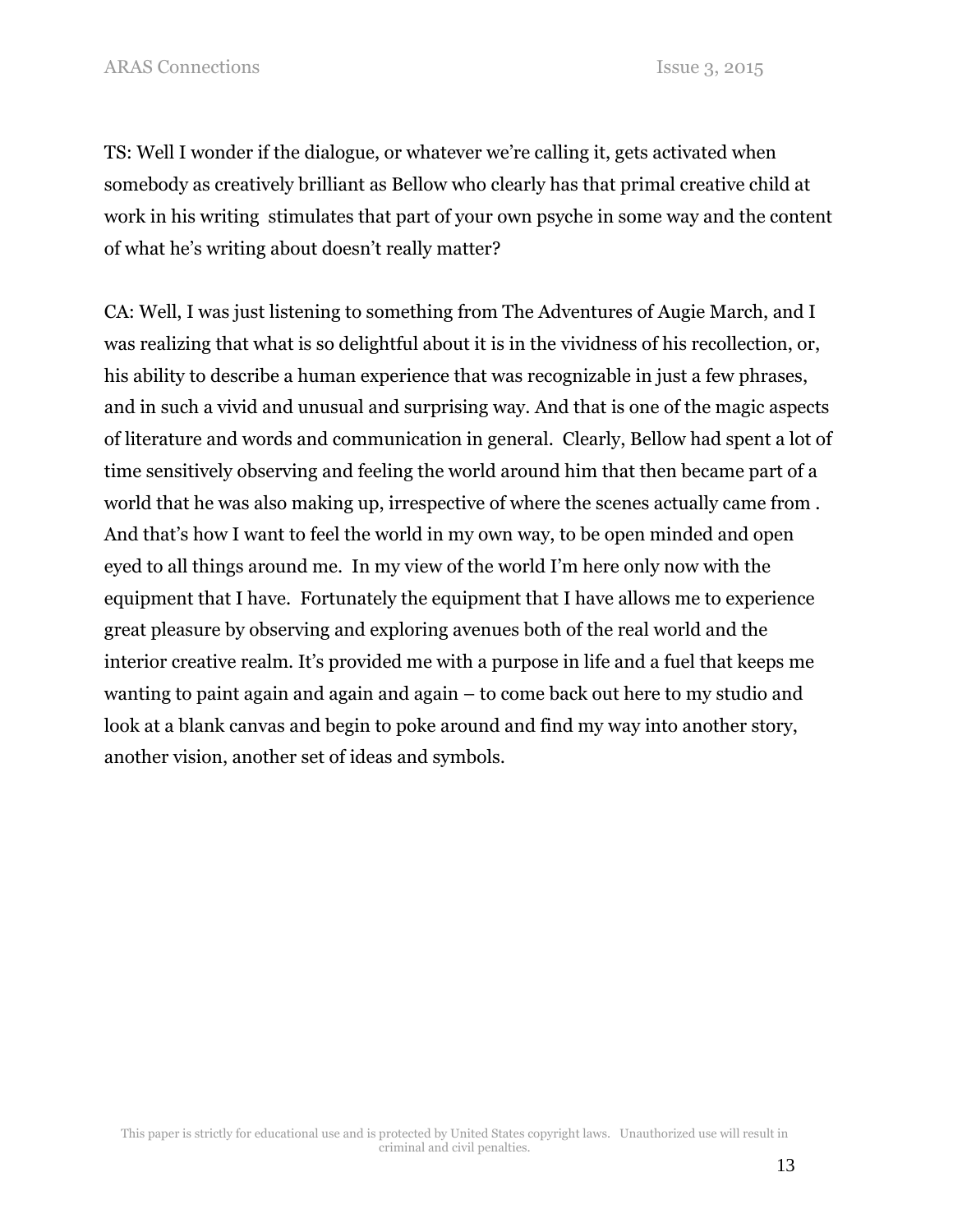

*Figure 9* 

In the case of Montaigne, he's talking about ideas, reflecting on behavior and, in some cases, describing historical events. It's a very different kind of intellectual experience to be listening to him as opposed to Saul Bellow while painting. I don't see things as vividly with Montaigne as I see them when I hear Bellow's writing. It sort of goes somewhere else in the brain [laughter] which as you know, is like a big piece of Swiss cheese. There are all these different little rooms in the brain where those things are considered. I think it's true with different genres of painting too; if one's an abstract painter, the concerns are very different than those of a painter who carves out an imaginary space, or is visualizing an imaginary space that's inconstant flux and that's being constantly remodeled. For me, one of the joys of making a picture like this excavation is deciding what stays and what doesn't. I have the power to deepen the cavern or open a hole in the side of the cliff or put in a rail line. I mean it's like a child playing in a sandbox, in the best sense of the word. The metaphor of the sandbox is a good one because I can actually recall the same kind of delight playing and digging around in a sandbox . I hadn't really thought about it until just now but that was a great joy. There is great joy and magic in shaping the soft earth and feeling your way into this world.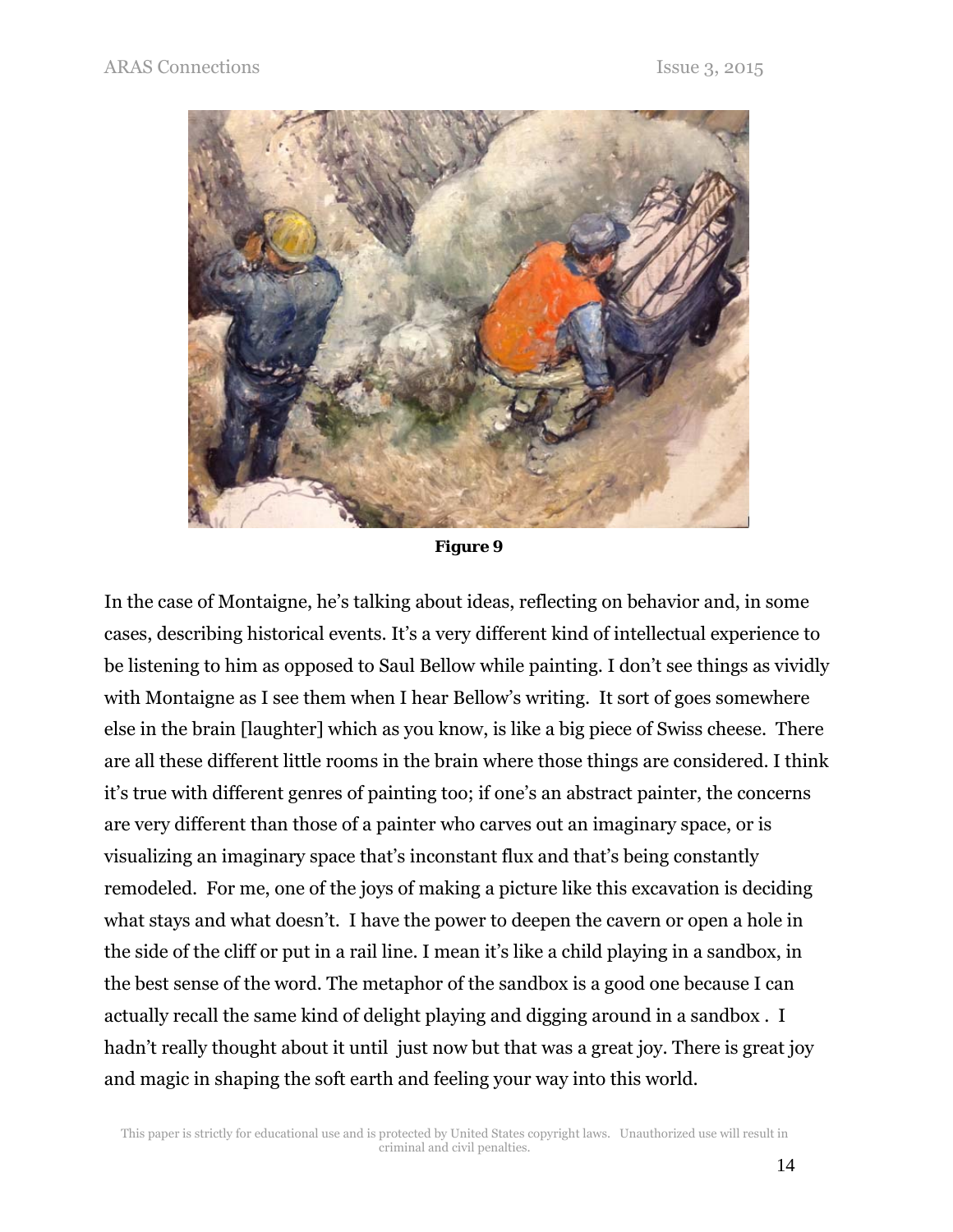

*Figure 10* 

TS: My…Just on the theme of excavations I have two separate reactions to the painting itself and one association to a project my sister-in-law is working on., I imagine when you're excavating you're digging for something and one of the interesting things in just looking at this canvas is that there's such a mystery in what you're digging for. And where? If one enters its imaginary world as if it's real, you know it's going down and you assume with all of this kind of hard work that the excavation to create it is not just the work of a single individual but a whole human enterprise. One person doesn't do this- then what's this digging for?

CA: What's the purpose of it all?

TS: What's the purpose of it all? There also is something about it that is both exciting and also something that is slightly sinister about it. [Laughter]

CA: Yeah there is at this point of the painting. You know when I did the last little one it raised exactly the same dilemma and it was resolved to some degree. And this one too. I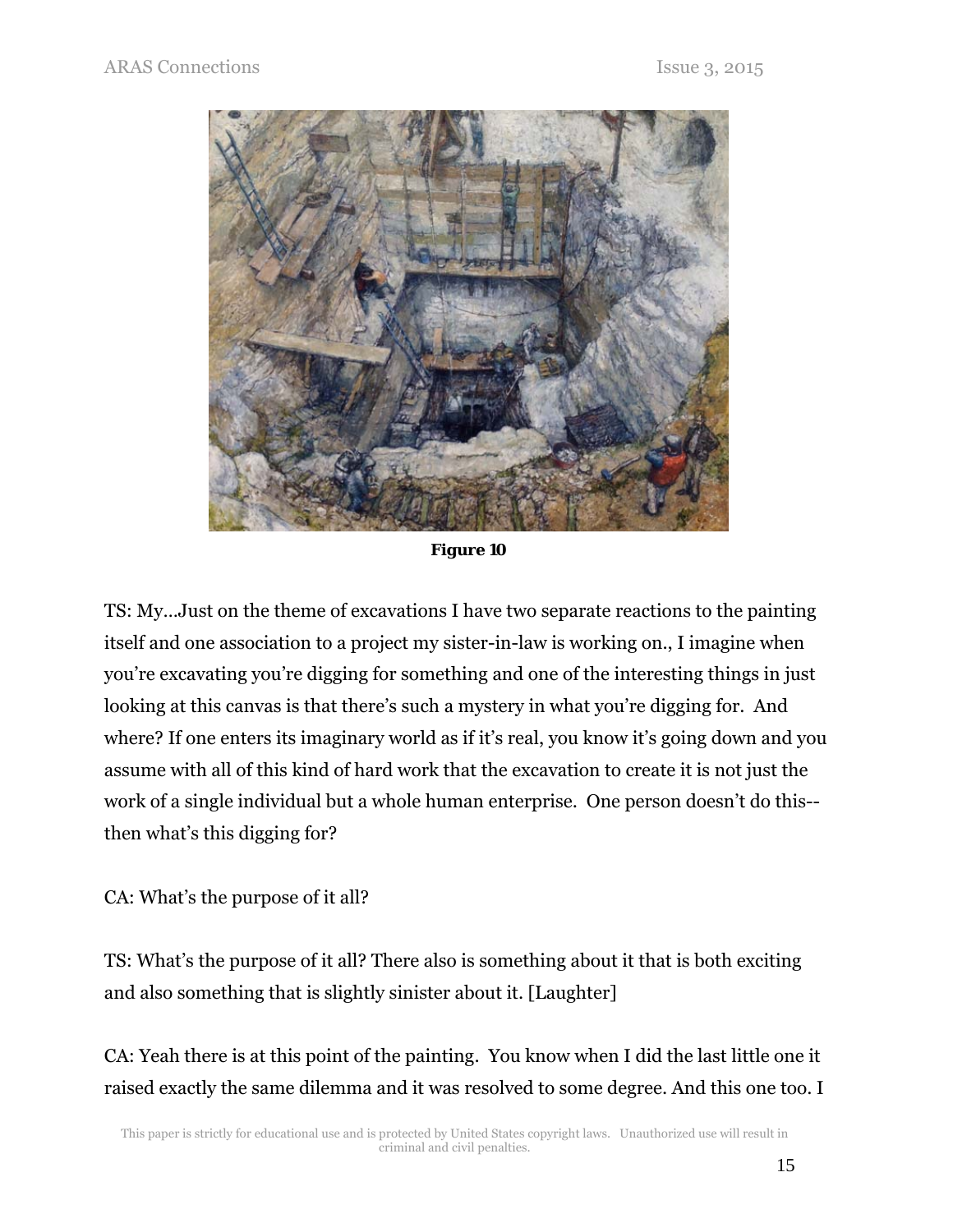don't know exactly what they're digging for. In the last one I ended up excavating bones, like fossil bones, and so there were some pallets with excavated bones looking like maybe the humerus of a Mammoth. So maybe they've come across something like that in this excavation. On the other hand, I've always like quarries as well, and this is looking pretty much like a limestone quarry--like Bavarian limestone used for lithography which has been on my mind lately. Whether that's going to stay there or not, I don't know, and that's part of the fun of it, too. Because the balance between the known and the unknown is so important. If the image rendered is seen as too specific then it starts to feel like an illustrated idea rather than a revelation. There is another quote from someone…who was it? I can't remember the author of it but: 'Art is not about representation; art is about revelation.' With respect to making images of things, and for me it is very much the case, representation really isn't the goal; it's the revelation that occurs along the way about whether something is real or less real or…it can take many shapes. Any amount of abstract work has the same option to reveal something that wasn't there before. And how it is revealed and how that revelation finds dignity and meaning and endurance culturally has something to do with the individual's sensitivity and skill and the devotion to that process that allows that to happen at the highest level. So, I'm always feeling like I am being admonished by history to spend more time and allow myself to feel more deeply, if possible, so that I can basically make the best thing that I can possibly make for myself and for my culture. And that's not always possible because life is busy. But I do have a lot of time to do that and I feel like, 'Well, for better or worse this is what I do, I enjoy it and…[laughter]."

You know, I started a website or a Facebook page for my students and my friends which is very unusual for me, and everybody was kind of shocked at first. It's called 'Painters Union Local 14.' And the 'Painters Union Local 14' is a posting place for people, visual artists and others, who are interested in ideas about the arts and visual arts. And it's become really kind of a fun thing; I mean friends, people, students, friends, artists from all over participate. In fact, through that, I encountered this young guy who I thought you'd also like, Aaron Wiesenthal, who lives in San Diego and he's probably in his early 30s…I mean he looks young. But his work has such symbolic power, some of these things, especially this painting of the tunnel.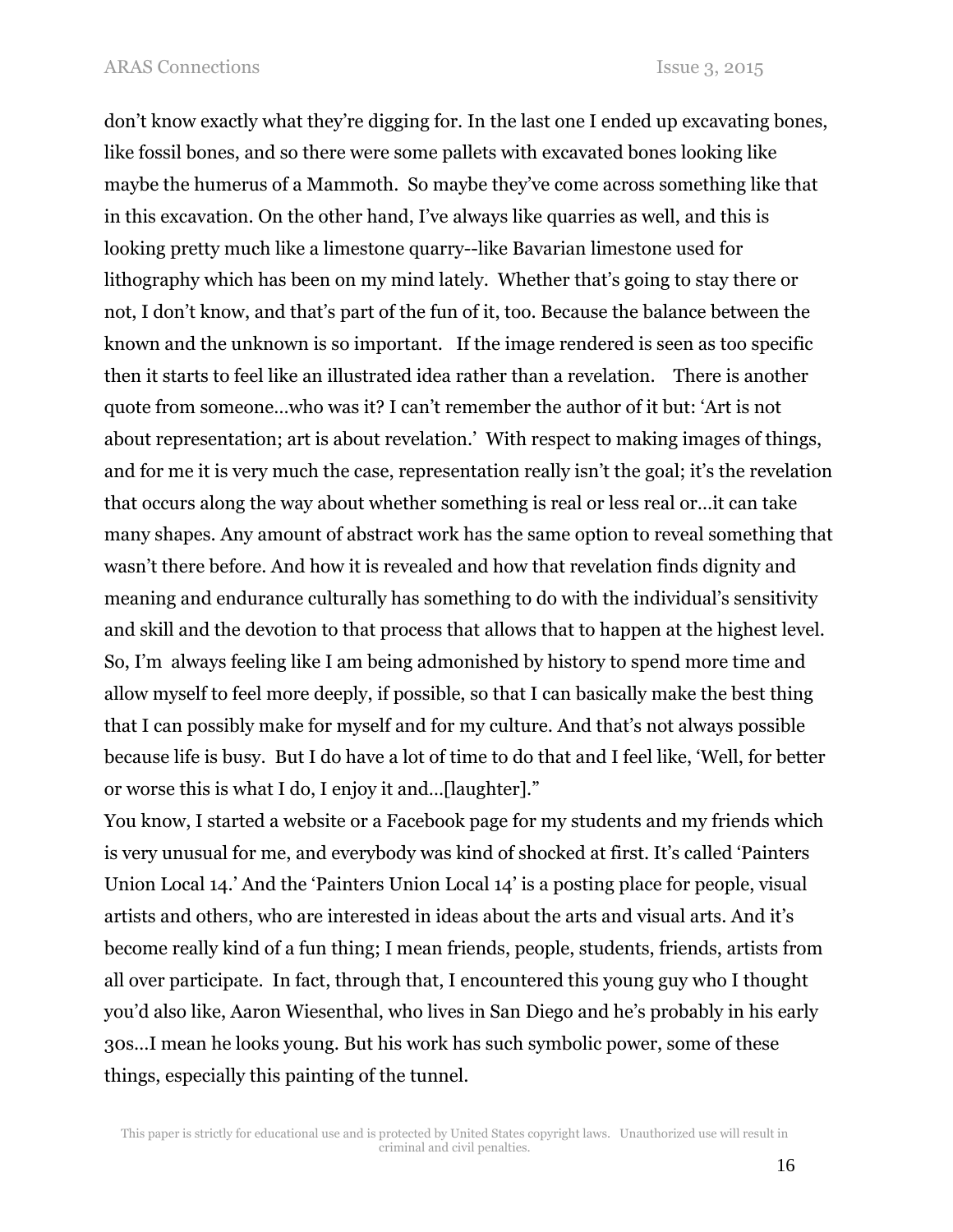

*Figure 11 Aaron Weisenthal,* **The Wedding Party**

TS: Oh my.

CA: That to me is really magical. This tunnel is in the snow. Is it a train tunnel? But then, it doesn't quite look like a train track we've ever seen before. Anyway, I found him through this site. So, someone knew him and he knew my work and had admired my work and I hadn't ever known that. So, he sent me a note on my Facebook page and we connected and then sent each other catalogues, so we've started this little friendship.

TS: I can see how you're sort of brothers or something because there's such an affinity between a feeling of what you're about and what he's about.

CA: Yeah, and as I wrote to him I said: 'Damn. Wish I had painted that one.' [laughter] And that's really interesting to me because I think those connections appear. Every so often there's another young painter in San Francisco who I run across and it almost seems like we're coming from the same tribe of interests.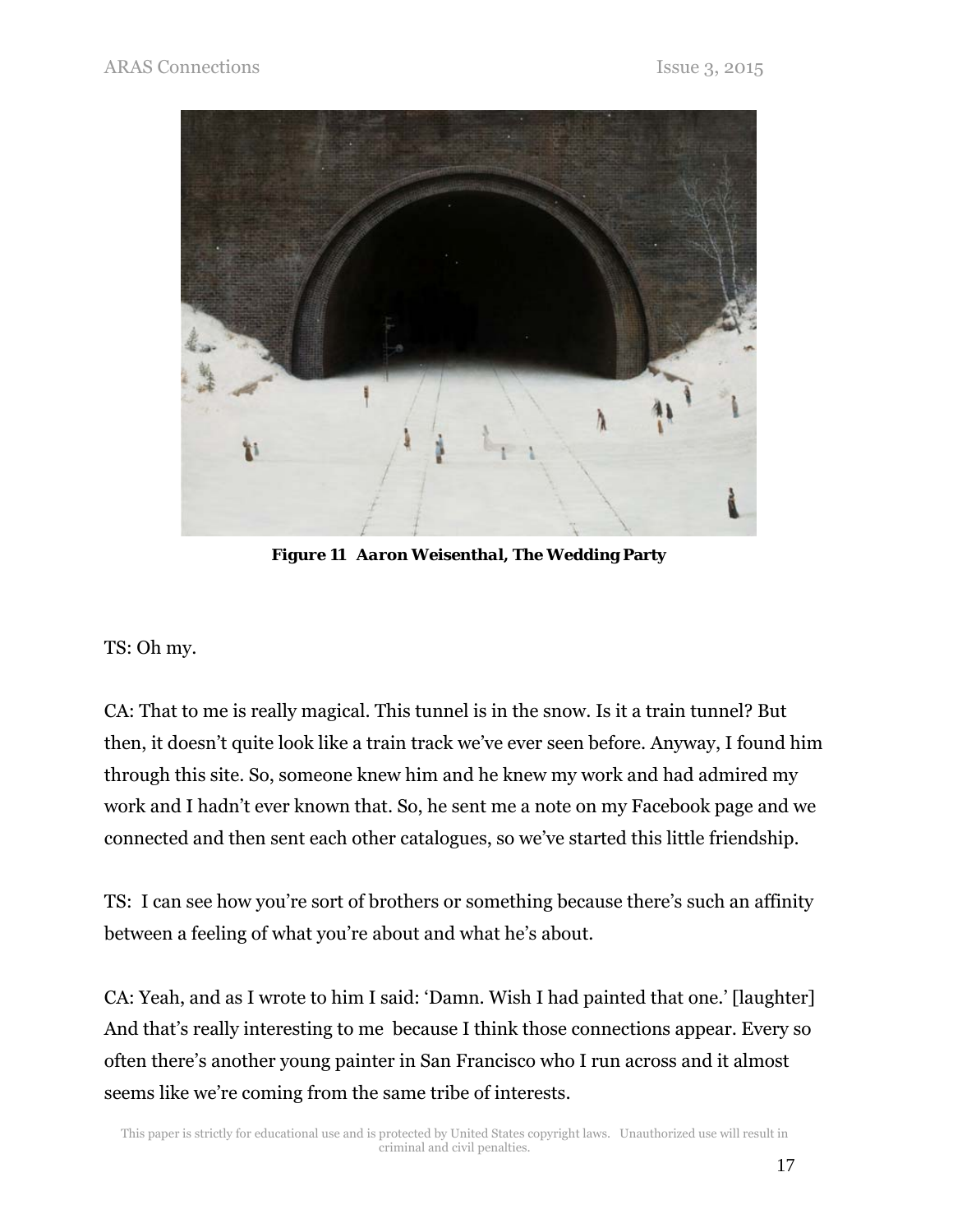TS: Back to the excavations and bones. Some time ago, my brother and sister-in-law moved down to Vero Beach, Florida. My sister-in-law heard about this small group of local people who were working with a couple of archeologists on an old archaeological dig in Vero Beach. The water district was about to destroy a site where there seemed to be the first evidence of Mastodons and humans being living together at the same time in North America. There were bones of both of them together. And so she, along with some other people, have formed a local group, and they've raised money to protect the land, and work with the archeologists, to re-explore this old dig which first began in the early 20th century.

CA: It could actually rewrite history and the history of America?

TS: This excavation could rewrite the history of America as it shows signs of mastadons and humans living together 14,000 years ago.



*Figure 12 Artist's Conception of Pleistocene Vero Man and Cave Bear* 

CA: How wonderful. I mean, I love stories like that.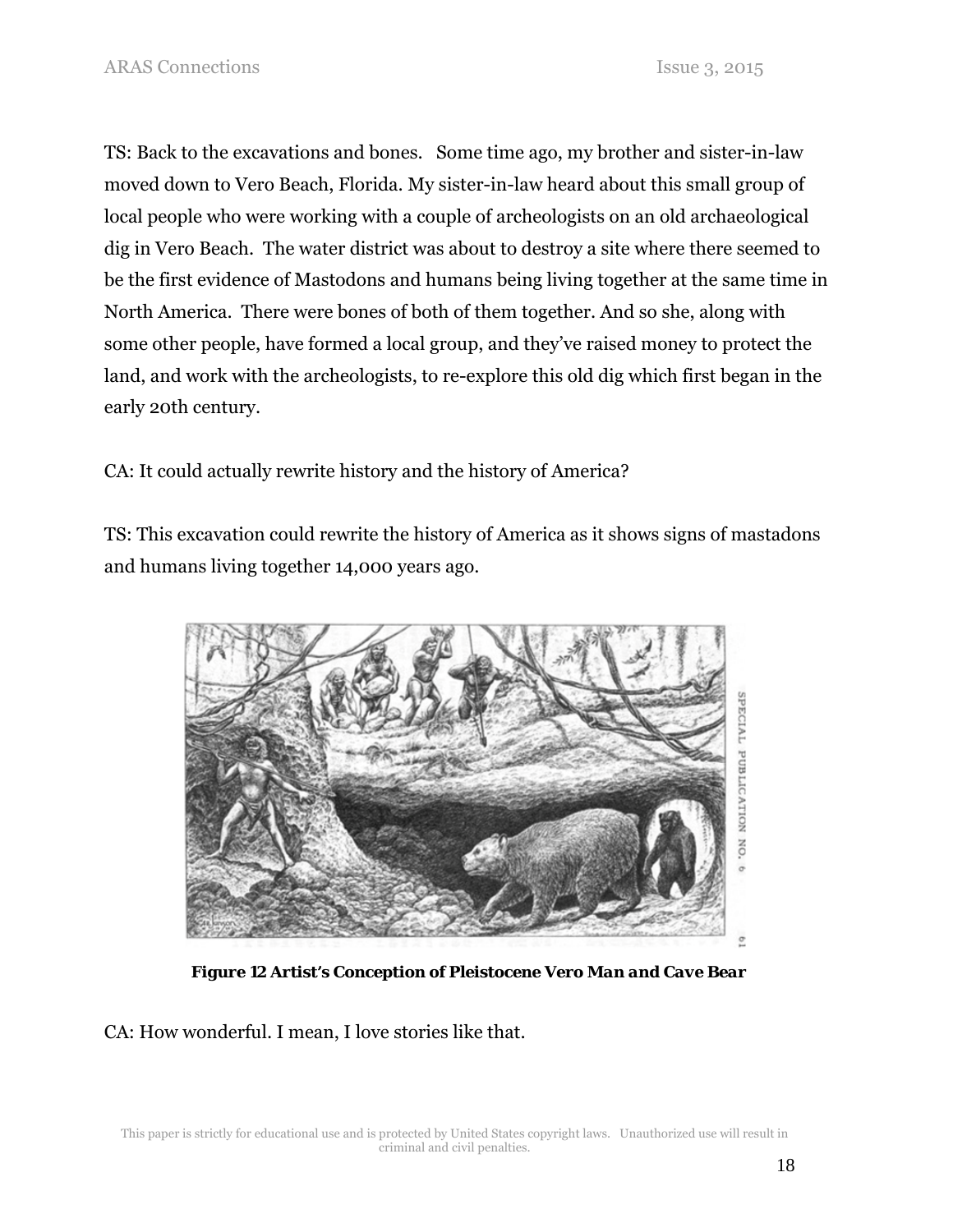TS: They have a blog site which is really great because it is it's so funky and local. They call themselves The Old Vero Ice Age Sites Committee (http://www.oviasc.org ) A group of citizens got excited, wanted to protect the site and are funding its excavation

But the other thing about bones and excavations that I wanted to mention is a dream that Jung had when he and Freud were traveling together to the United States in 1906. While crossing the Atlantic, they told one another their dreams on the ship. It was a critical moment in their coming together and their breaking apart. Jung had a big complicated dream of a house, a multi-century house. As he went down the levels of the structure, he went from the 19th or 20th century to the 15th century and then he went further down and eventually came to a dark cave, at the bottom of which were these bones – two skulls. And, that was the beginning of the break-up between Freud and Jung because Freud thought that the two skulls were Jung's death wish for Freud. [laughter]

CA: He was so motivated by his paranoia-- it sounds like to me. [laughter]

TS: So, right at the beginning of one of the most important relationships in the history of psychoanalysis is this excavation dream with bones at the bottom of the site. This excavation or going down dream basically became a critical turning point in the history of modern psychoanalysis.

CA: Well, there are surely many more examples of symbolic and actual excavations, going from modern times backward or downwards—such as finding Pompeii under layers of the sediment from the volcano. Or, after World War 2 in Europe digging down after the bombings and the excavations in Cologne, they found all these ruins of Roman civilization. They created this whole museum of Roman artifacts that were excavated, after the war, and no one knew they were there. Well in literally going back down through those layers, that's the story of humanity and even its origins are revealed. People might resist it, 'No, I don't want to believe that…there were people here that long ago, and who were they?' Here's another example of that down-going. I was invited to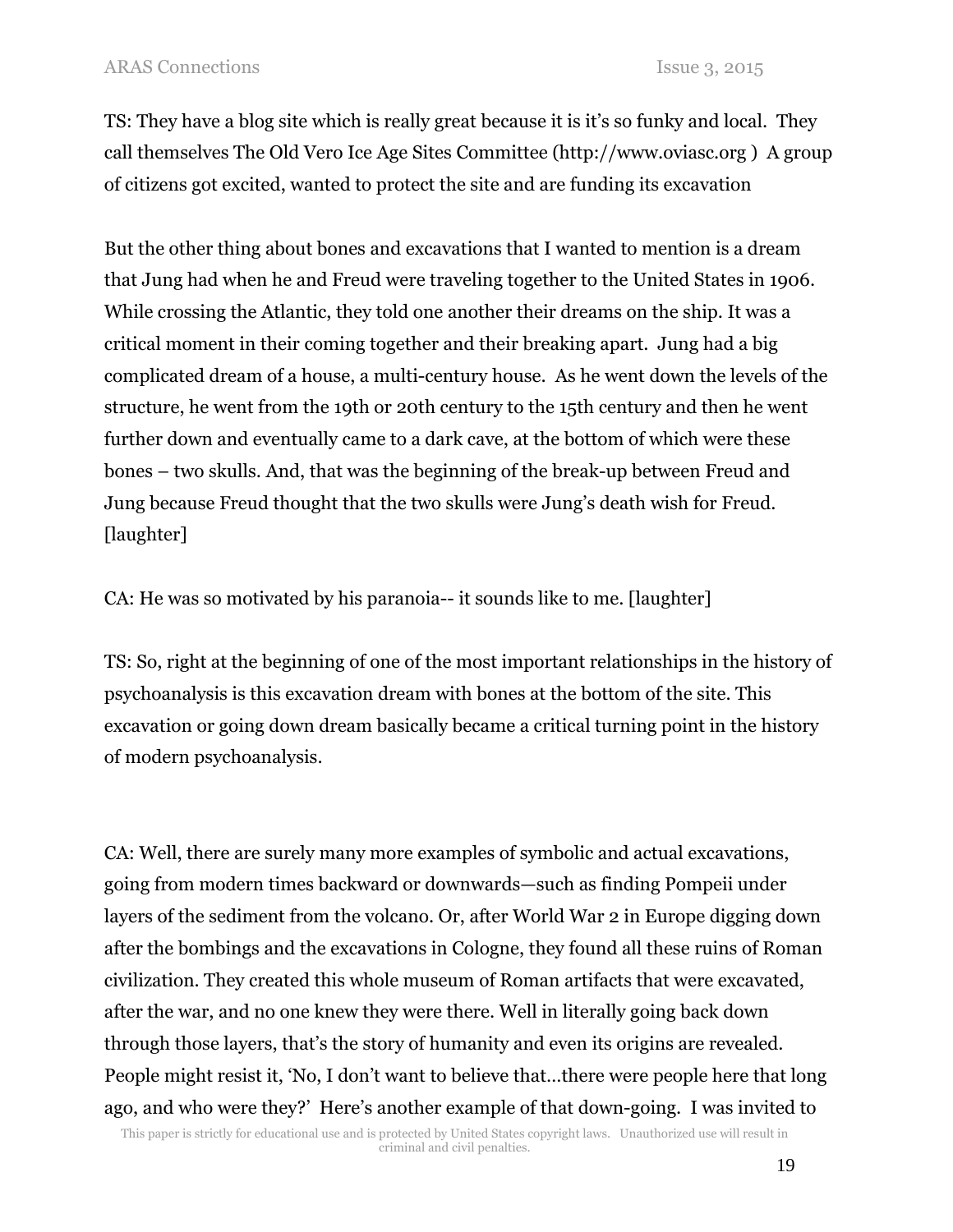make a painting for an exhibit in the Nevada Museum next year. It's an invitational show to a bunch of American artists, They gave me a book to read, Tahoe Under the Surface, and there's a story in the book about the 'Spirit Cave Mummy.' A mummy was found in the 1960s in a cave just outside of Tahoe, and it was buried with artifacts that resembled Native American artifacts that were maybe 300 or 400 years old. As the analysis proceeded and became more sophisticated, the scientists found that the mummy was actually closer to 10,000 years old and that the skull of this mummy was not at all similar to the skull of a Native American . The speculation became, 'Where did it come from?'' There was a lot of suspicion about it being a fraud but evidently it's not a fraud because they found other, very similar remains subsequently. But very similar to the story about Vero Man because it upsets a lot of traditional views about who was here first and whose territory was it?

TS: There is something about your excavations which both suggests this kind of literal down-going and uncovering layers but it's seems to me, or at least my feeling is, that you're actually talking about something else. You are perfectly happy to inquire about and are interested in these real excavations. But I have the sense—perhaps incorrect that your work is really about something else – is that fair?



*Figure 13 Sub specie Aeternitatis*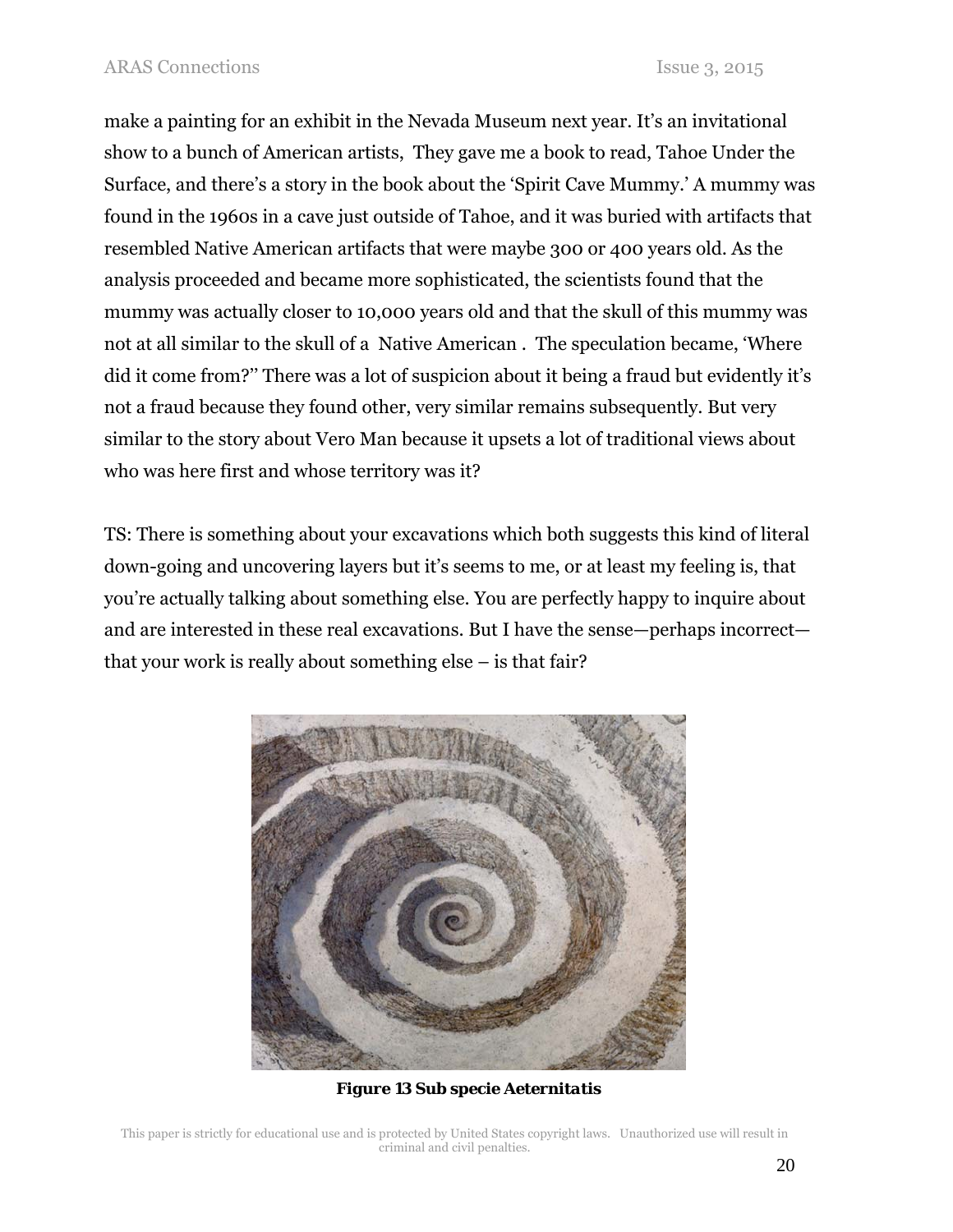CA: That is fair and you know, I think it gets to the point of the specificity of the image. I recall my early experiences in school when I was kind of a mediocre student except in art. I had a great art teacher who identified me as a devotee and as somebody who was motivated. I guess that doesn't happen that often today; you rarely get a student who is just driven and excited about everything in the subject that you're teaching. But when I got into high school and began to study poetry in earnest for the first time I really got interested in literature and English. There was something in poetry that I recognized as important, but I couldn't have described why. I only now look back and think that this was the case because I liked the presence of, or the awareness of, metaphor. I liked how one thing could represent another, and that language could be distilled into something that shimmered with different kinds of meaning. In fact it shimmered with that 'bristling' meaning- but in the case of poetry it had to be through words rather than the "bristles with wordless meaning" that Upkike used to describe Van Gogh. I learned that things could be exciting even though they were suggesting something other than what they seemed to represent; that to me was the magic of it. And at that point all I wanted to do was write poetry and make paintings because it was a way of understanding and expressing my feelings about the world. Poetry and painting were the languages I felt I could speak most naturally and I responded to historical works that had that same mystery and magic to it. Wallace Stevens is a good example of a poet in whose work you often have no idea what he's actually writing about, but it's absolutely magical and dreamlike to be exposed to it, anyway.

TS: I think that's why I'm drawn to your work. I think that's precisely why. I was telling some friends who I used to play tennis with and now have coffee with at our tennis club that I was coming up to visit you and they wondered, 'What kind of painter is he?' And I said, 'Well, it's "symbolic realism" and then I looked on the internet because they wanted to see something of yours and your work was described as 'Narrative Realism'

CA: Yeah, narrative realism.

TS: Narrative realism. But to me, it's more symbolic realism because it's so real and so symbolic at the same time. The bristling quality comes from that.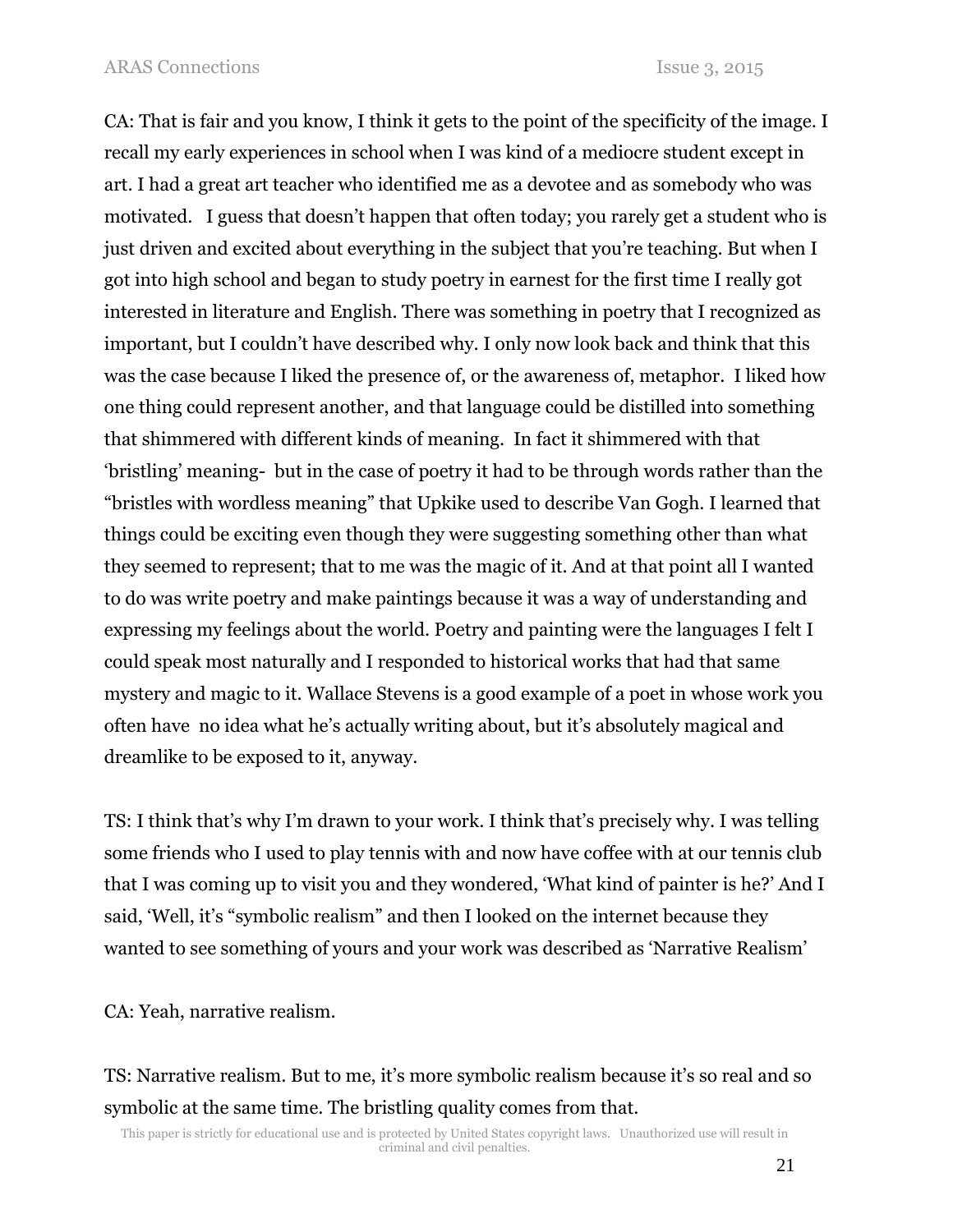

*Figure 14* 

CA: I'm really interested in language's ability or inability to describe the visual qualities in art. I'm always looking for writers who can do that well, and there aren't that many who seem to understand aspects such as you're describing….. I'm currently in a show and the premise for it has turned out to be really interesting. Rather than trying to define anything it raises more questions than it answers and that's the kind of show I really like. In the contemporary world realism is just kind of viewed as a mimesis , a copying of the world as it appears, for the sake of seeing how accurate one can get. And many people still believe that that somehow is the highest expression of artistic skill, to make something look exactly the way it appears when in fact that's just the starting point of where the magic is. And I think this show is a good example of that, because almost no one in the show - except for maybe Guy Deal, who paints from photographs of a pile of books - is really that concerned with that. In fact they're concerned with exactly what is beyond that, the symbolic implications and the narrative implications.

TS: I think one of the reasons your painting has a slightly sinister quality for me is that there's this wonderful miasmic vapor – [laughter]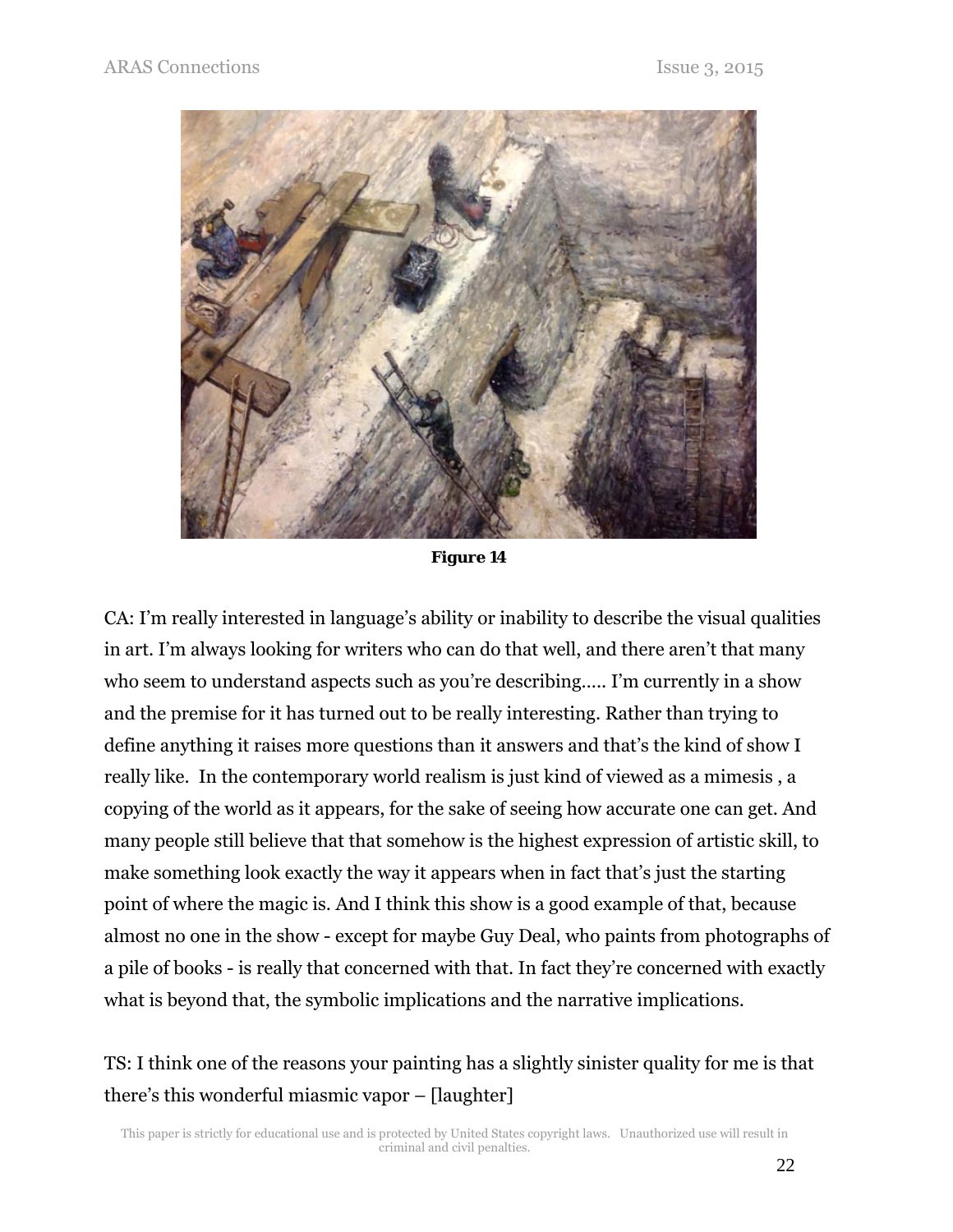CA: It's just starting actually, I was just starting to develop that. [laughter]

TS: Is that right? [laughter]

CA: Something's happening down there.

TS: Something's happening down there. [laughter]

CA: Well, the first of these paintings didn't have anything moving like that and as I was painting there was sort of a scuff of paint in that area and I thought, you know, that might really be interesting to see how the eye moves around in the space and how the perspective of the whole is actually shaped by this cloud and how it moves out of the whole. So part of my challenge now is to decide what that smoke is. Is it going to be dust? Is it going to be smoke and how's that going to inhabit the space?



*Figure 15*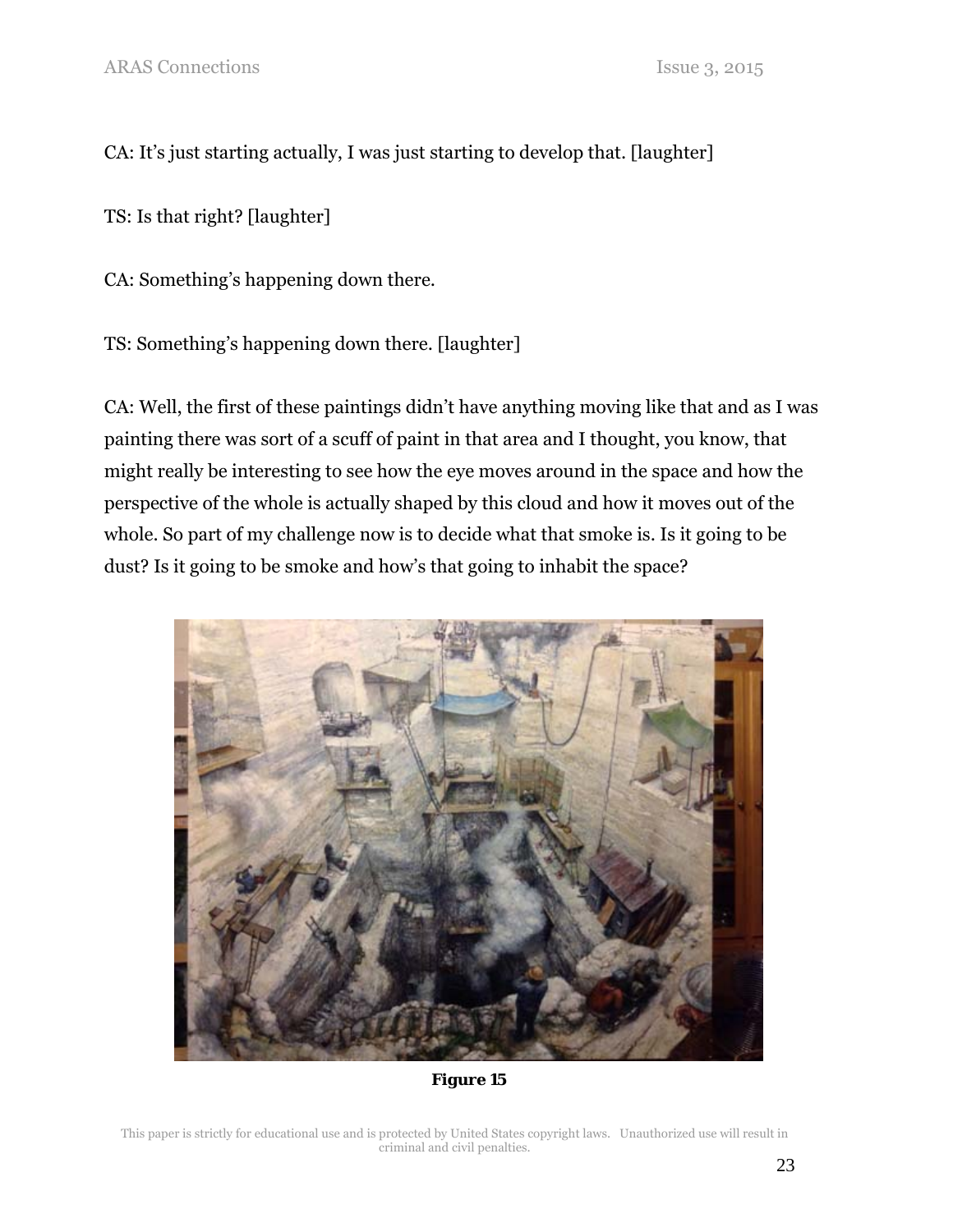Well, actually, in fact my temptation is to take it up above that ridiculous board which is stretching across the middle, which I actually might take out. I don't know if I like that anymore. It was going to be a bridge, but I am concerned with the balancing of – and this gets back to aesthetic concerns which are beyond the description of anything – the aesthetic structures and how they themselves have a resonance, and a rightness and wrongness or a greater and lesser energy, depending on what they do, the way a form moves around them. And I think that gets back to, ultimately, some really old school views of composition and golden section that I don't really focus on but I do know when something is moving in the right direction; it usually has that kind of harmonic resonance – you'll kind of hear it, or feel it: 'Yes, this is the right thing to be doing here.' And that's probably the most difficult thing to teach. I mean you can teach a student what a composition is, how the eye moves around a composition, but it's kind of like teaching somebody about the structure of poetry. You can teach everything about meter, rhyme schemes and everything else but that doesn't mean that person will become a poet just because they know that. That's just the raw equipment that makes something, not the magic that inhabits it.

TS: It's almost as if you anticipated the miasmic vapor in this painting, lining up with some movement in that rock which preceded it–

CA: There's an S-curve in there. I'm just seeing that now. You know I was waiting for my mother; I had to take my mother to Kaiser to have an arm X-Ray yesterday, and there was a book in there, in the waiting room, on fractals. And I don't really know what fractals are, but I'd heard about fractals and they have something to do with the representation and structure in the natural world, and many of the illustrations really appealed to me because they had exactly those kinds of twists and turns and curls which, natural landscapes have, which smoke has.

TS: Oh, I see.

CA: The way that cement cracks, or the way that stone cracks; there are all these forces, the angle of repose…the way that soil gravitationally forms a shape and an angle in space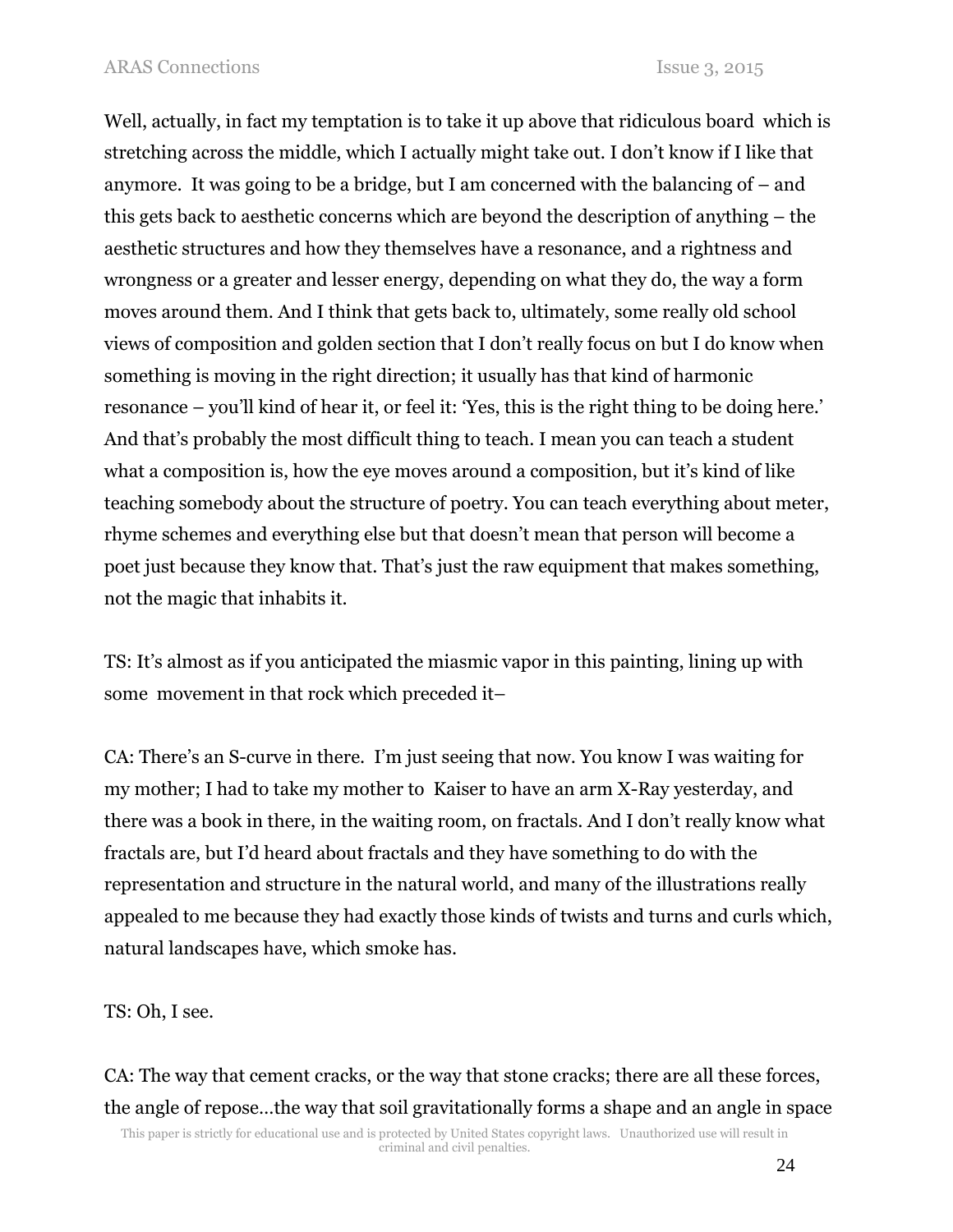of a certain weight and angle. All of those things are parts of a representation that either rings harmonically true or not. Or that creates a surreal effect because they're pushing the limits of what we might be aware of although we might not know what that is. It's one of the fascinating things in critiques, when looking at realist works, people will say, 'Oh, it doesn't seem right to me,' but they can't say why. It's like, I think Henry James famously said that, 'A portrait is a picture in which something is wrong with the mouth.' [laughter] And you don't know quite what it is, but you know because we have such a vivid sense of it.

TS: There's a tremendous inner sense of what's right and wrong.

CA: Exactly.

TS: That has rules based in the natural order of things.

CA: It's true, and people have a very, very sharp sense of that right and wrong. even though that sense might not have been objectified by their becoming a working artist. I think the average person has a very high degree of awareness of that. And I use my mother as an example. I don't think my mother ever moved beyond the 8th Grade in her education and never really had that much curiosity to take it further. But, she has this incredibly sharp sense perception and still at her age – she's 92 – will notice everything: the color of a flower, the shape of a shadow, whether my shirt is buttoned up wrong or whether I've trimmed my mustache too much on one side. I mean she notices everything. And she's the kind of person who has a visual response to things that is really sophisticated and completely natural; it's almost as if it is just wired in as an animal instinct. And, I think maybe it's just an evolution of the hunter gatherers' abilities that we had. Those who were successful were the sensitive ones who noticed and could find things or identify things or hit the target when required, …That's a lot of jumbled information [laughter] but I think it comes to the same point that it's really about sensitivity, and whether that sensitivity is natural or whether it's trained or whether it's encouraged through training. That awareness is really essential. And what gets in the way of that in people? It gets back to that little circle in the center (of image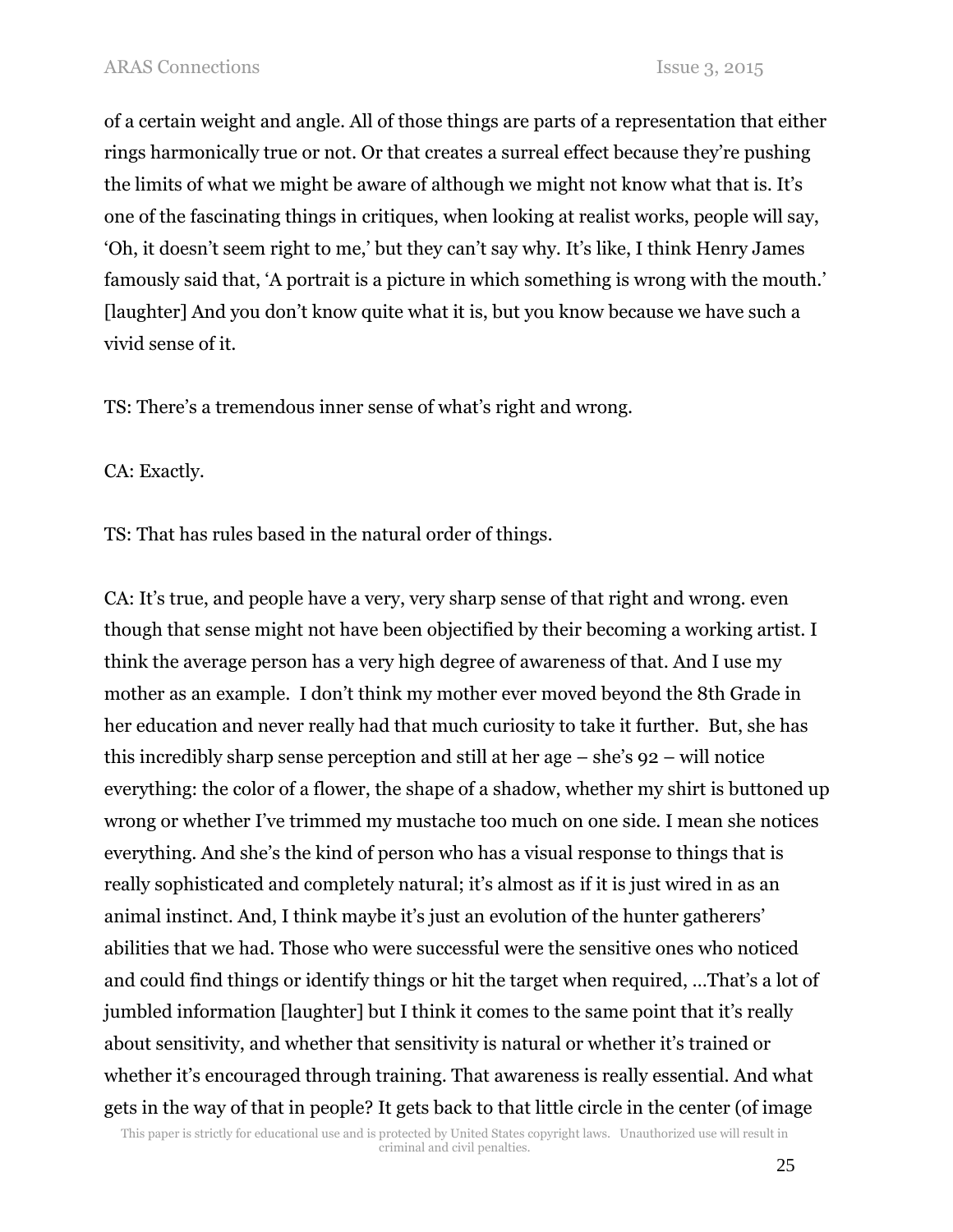3) of the artistic universe. What are the forces that get in the way of that for people and how can we return to that and find at some really deep level what we have to say, what our purpose is, what the meaning of our life is? I think the meaning of our lives is very much tied up to that kind of primal instinct and information that we're born with and if we're not allowed to flower in the right circumstances I think life could be very frustrating. And I've been very lucky to be able to do what I do and be appreciated for it by my community but not everybody has that, enjoys that…

TS: Well, I was actually thinking of my mother while you were talking of your mother in regard to her natural, almost instinctual, response to things. My mother was pregnant with twins when she was 40. I was 8 years old. My mother got a very severe ulcerative colitis and they had to take out a lot of her bowel as well as the two fetuses. Her creative life, as she thought it would be at that time, was over. Then she had a profound transformation. We lived in St. Louis and my mother decided she wanted to take some courses in art at Washington University and there was a guy there named Leslie Laskey, who was a well known professor of aesthetics and art. My mother enrolled in his course. It was very unusual at that time for a forty year old woman to come to the college. It just didn't happen and wasn't encouraged. So, the first year, Professor Laskey allowed her to bring coffee to him from the basement up to the lecture hall which, as I recall, was on the third floor. She decided to take the same course for a second year in a row and she didn't have to bring him coffee. [laughter] And she took the same course for the third year in a row and they became friends. She was just so riveted by his discussion of aesthetics, and she ended up spending the next fifty years (she lived to be 90) devoted to art, first as a painter and collector and later as a designer of jewelry and as an art dealer. What I have realized over time is that what got freed up in my mother was precisely what you described in your mother, i.e, her own natural reactions to things which she learned not to be afraid of. People become afraid of the inferiority of their opinions or judgments when it comes to art. So they can't tell you whether they like something or not – they don't respond instinctively to what they're seeing, it's kind of conditioned out. They lose touch with the "primal child artist" that inhabits the inner core of your drawing.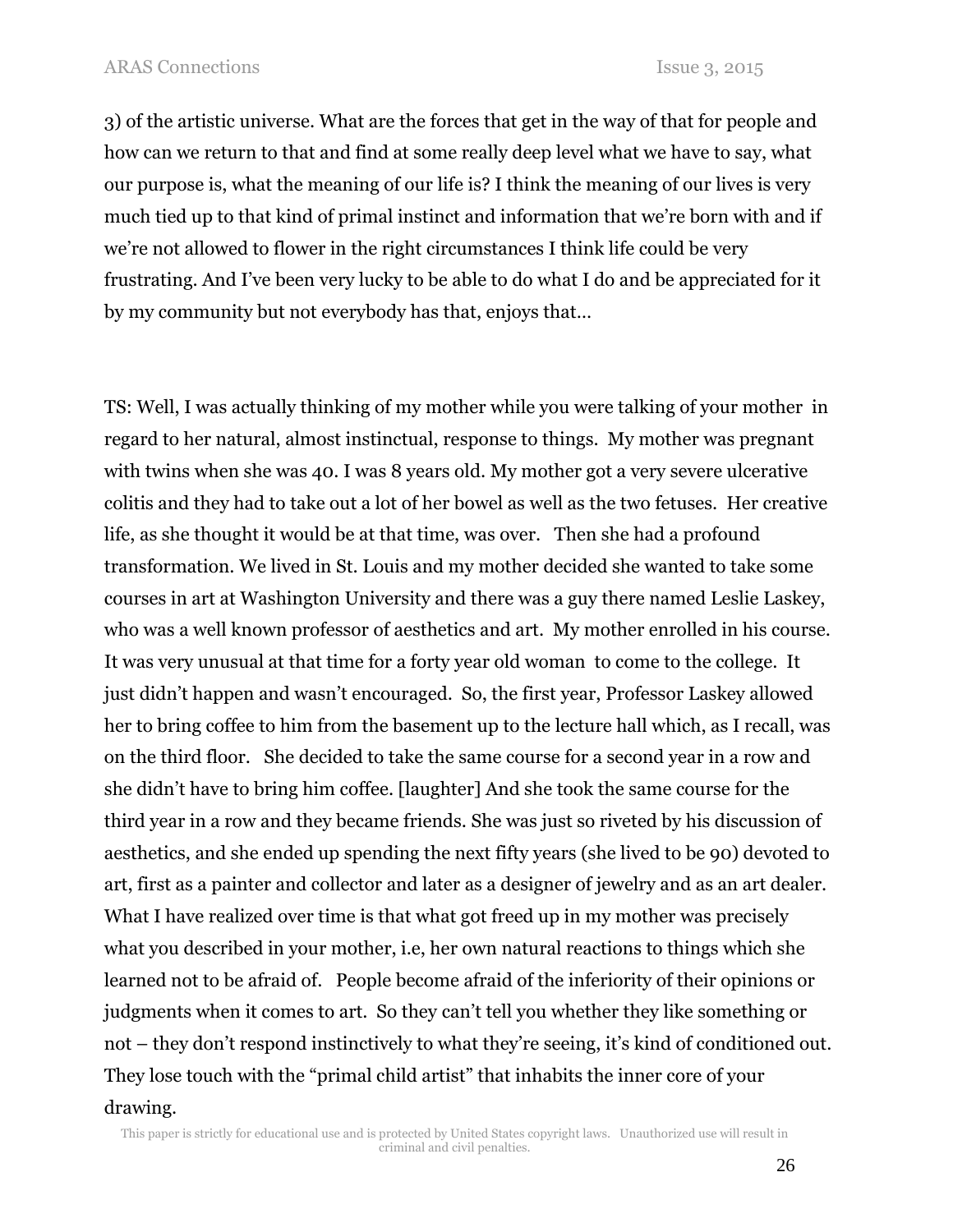CA: And often times it's conditioned out by people who've had the opposite problem, that is they're convinced of their own rightness and their superior judgment about art which is always a mistake. [laughter] I mean, they may have some advantages but certainly, it's usually a misperception. [laughter]

I have some disagreements with my wife on recollections and reminiscences because I love to examine the past and she says, 'You know, Chester, you spend too much time talking about the past.' The past is the rich fabric of who we are and to count the threads sometimes can be very informative and useful. In my father's case, he was a very different kind of person from my mother. He was very intellectual and had an active mind. He was extremely curious and read his entire life. In fact he was the one who gave me a copy of the Montaigne book when I was a teenager. It seemed like he read just about everything. He was primarily an autodidact. He had been in the military service and ended up in military intelligence and intelligence analysis. He became a planner, an analyst and a linguist. He studied languages and had a gift for languages. His view was much more rational and much more intellectually critical than my mother's. So, the two of them, they kind of provided two poles for me because my father encouraged me to think and my mother encouraged me to feel. I was the one child in the middle of two sets of children. When my parents were young they struggled financially as do most young parents.

They were trying to figure out what parenthood was about and I was born eight years later. I benefited from their experience. Then another pair of children were adopted and I became the older brother. I benefited from playing the role of an elder, to some degree, to them. When I think about the contributions of all those experiences to what I do, I think we all have the structures that make us who we are and I'm particularly grateful as I look at that picture – no parents are perfect, no one is perfect, but I think that my parents both had great confidence in me which really provided a fuel for my fire to persevere as an artist because it was not an easy road. I delivered The San Francisco Chronicle Newspaper for 21 years to pay for my life as a painter until I started to show at galleries and had some hope of maybe having a real career. Delivering newspapers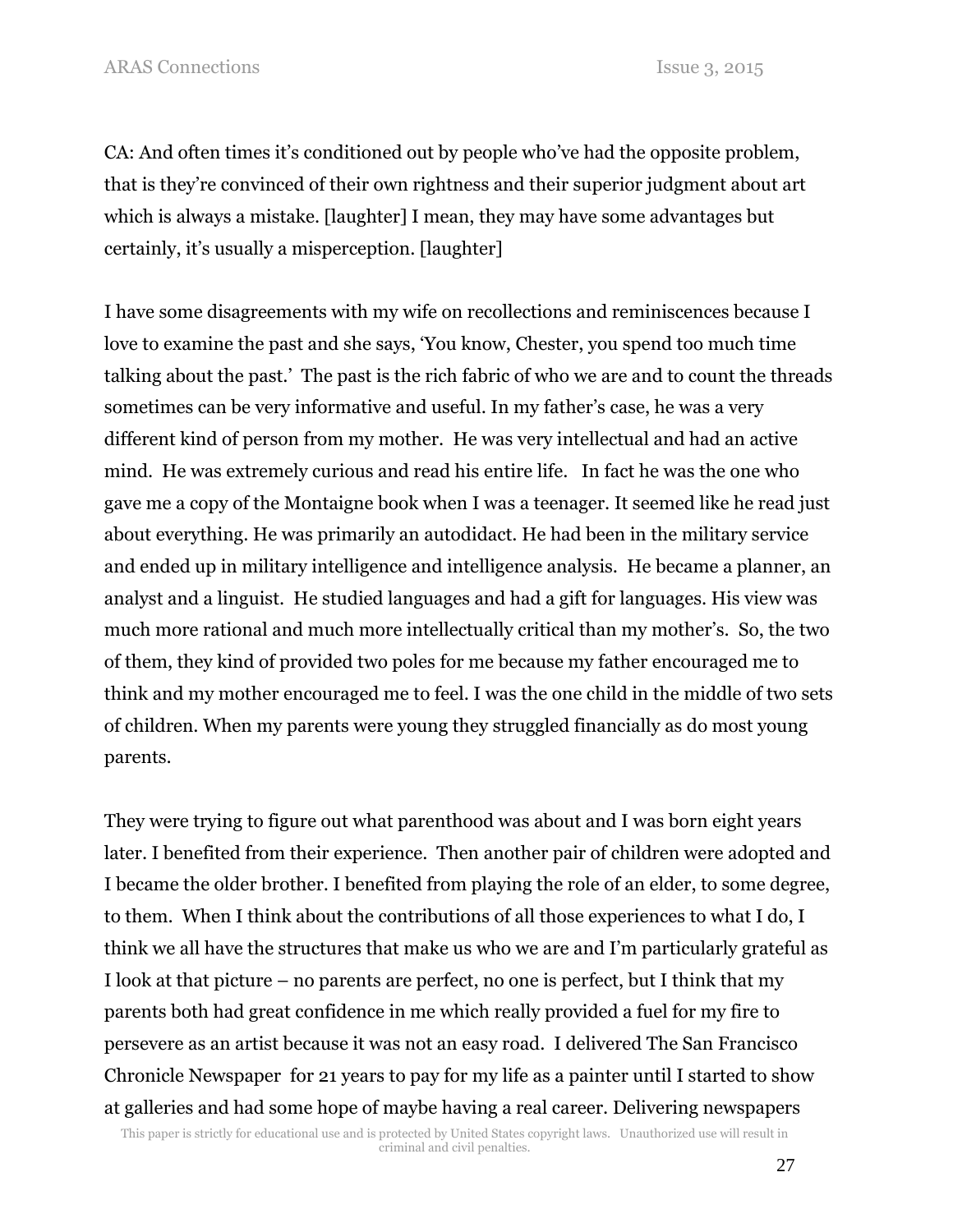provided an income and freedom that was so important in the growth of my mind and skills as a painter because I basically had all day to paint. And I did not have a supervisor looking over my shoulder. Delivering newspapers became like an automatic body function: I would get up in the middle of the night. I would deliver the papers, come back home and, go back to bed. And, when I woke up in the morning, it was as though it never happened. But, wonderfully I would get a check every two weeks [laughter] and it paid the bills. You know if you make art and sell it in addition, it's all gravy from that point on which is, in fact, how life has been. And eventually I got into teaching because I felt encouraged by my wife Frances to do that. When I went to undergraduate school I realized that I had never really been a very confident speaker or even a very confident conversationalist until I was in a situation in which the issues that I had been thinking about all my life were the issues that other people were thinking about in the same direction. So, all of a sudden, I had all these wonderful notes to compare about the things that I had been thinking about all these years but somehow now they had form and meaning in a new way. So, it made for a great time in graduate school and subsequently as a teacher too. If someone had told when I was 18 that I would be standing in front of an audience giving a lecture on painting I would not have believed that possible because my self-confidence in that regard was extremely low, and very, very slow to evolve.

TS: Well I was thinking of how you paint while listening to Montaigne, and I don't mean to be a reductionist psychoanalyst, but it's as if the best of your mother and father are right with you. That wonderful, clear thinking, rational mind of your father has a place while you're following this other, different non-verbal thing. I mean, it sounds like a perfect balance, where everything that's is in you is fully engaged - you're not leaving some piece out along the way.

CA: Well that's an interesting idea… This last week I was listening to Montaigne and I was wondering whether my father had ever read Montaigne. H must have read Montaigne. He never mentioned it to me but, he read a lot of stuff that I never got around to reading. I don't know what happened to all the books in his library. I have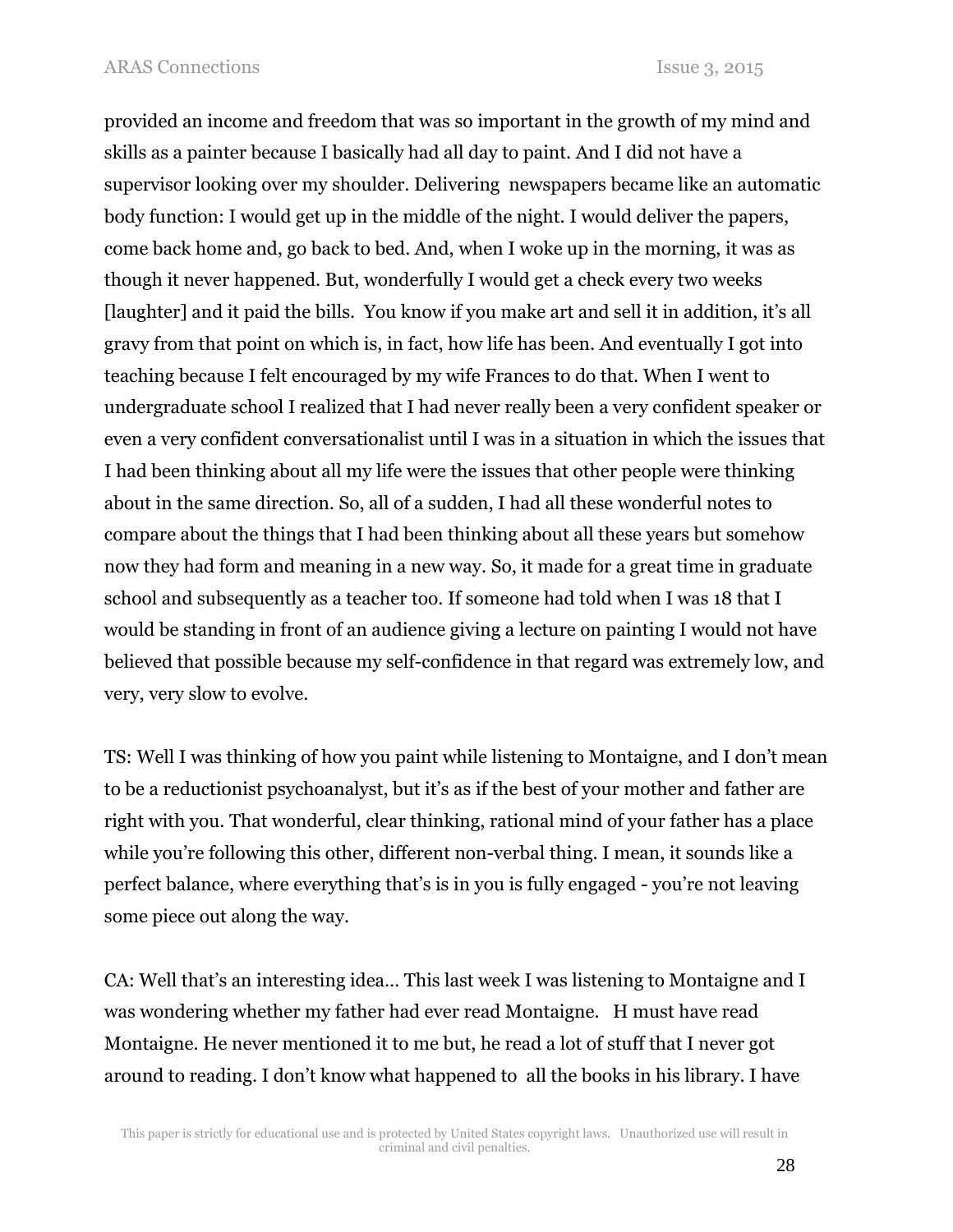some of them but I know that he would have loved Montaigne if he did read it because it sounds kind of like him.

### TS: Does it?

CA: The kind of rambling and musing about everything from Caesar to Epicurius to whatever. In fact, I found this same quality in Saul Bellow who loves references and history that provide the texture and nutrients to the history of thought. That was very much a part of my dad, too. He died when he was 68 and I feel really regretful about the loss of his vivid mind and huge memory. Anyone that can learn three languages has got a greater capacity than I could ever muster. And here he was a middle class guy who had kind of a middle class job working for the government and ended up living in a middle class neighborhood. Maybe that's okay. He seemed happy with that. He never aspired to more…but I've often wondered, 'What if he'd gone to Harvard? Or Columbia? Or some place… and had been allowed to really develop the mind that he had because he had an amazing imagination and mind. And I think he looked to me to fulfill some of the things he had longed to do in terms of taking an adventure and making life about ideas more than just earning money. Which, I don't know if it's such a great idea or not [laughter] I remember one of my favorite quotations of my father that reveals both his sense of humor and seriousness at the same time. When I was young, I announced to him that I'd wanted to be a painter and his first response was, 'Well, couldn't you pick something more practical like epic poetry?' [laughter] He loved epic poetry and would quote it a lot – but he also knew exactly how practical it was.. And it was actually my father who paid for my art lessons out of his own salary, which wasn't that much. It was a reach for him and a fatherly gesture of great distinction in my memory.

TS: That's a wonderful quotation. It has everything in it, doesn't it? …."Something more practical like epic poetry."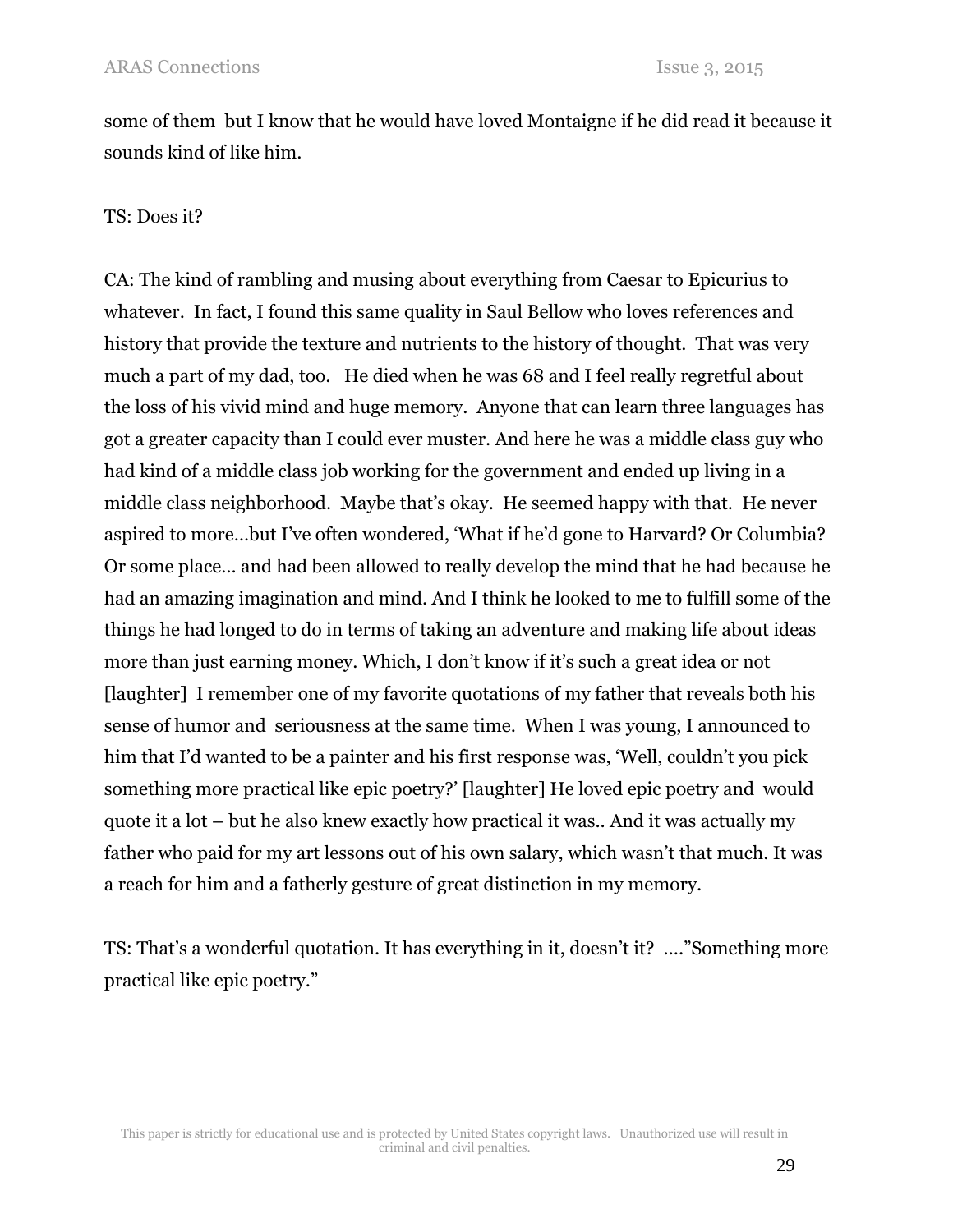

*Figure 16* 

CA: There's a sardonic element to it, too. He had a sarcastic sense of humor to some degree but it was tempered by lots of references. And he had a brother like that too, They were three orphans; their father was killed early in their lives and they were raised in an orphanage because their mother had to work as some kind of a stay at home. His brothers were so interesting, too. When his brother would visit us, they would talk and it would literally sound as though my father was talking to himself because their voices were almost identical in tone, depth, articulation [laughter] and they were interested in the same kind of things. They were very interested in world religions. They would talk about religions and philosophy. They were totally unlike anyone else in the vast family that emerged from the pairing that happened after their father died. They ended up having 14 brothers and sisters or 13 brothers and sisters including them. They were the only ones who had the inclination to be interested in the world of ideas. Everyone else just struggled by plastering or whatever, but my father and this one brother had an inner life that they passed on to each other and definitely passed on to me.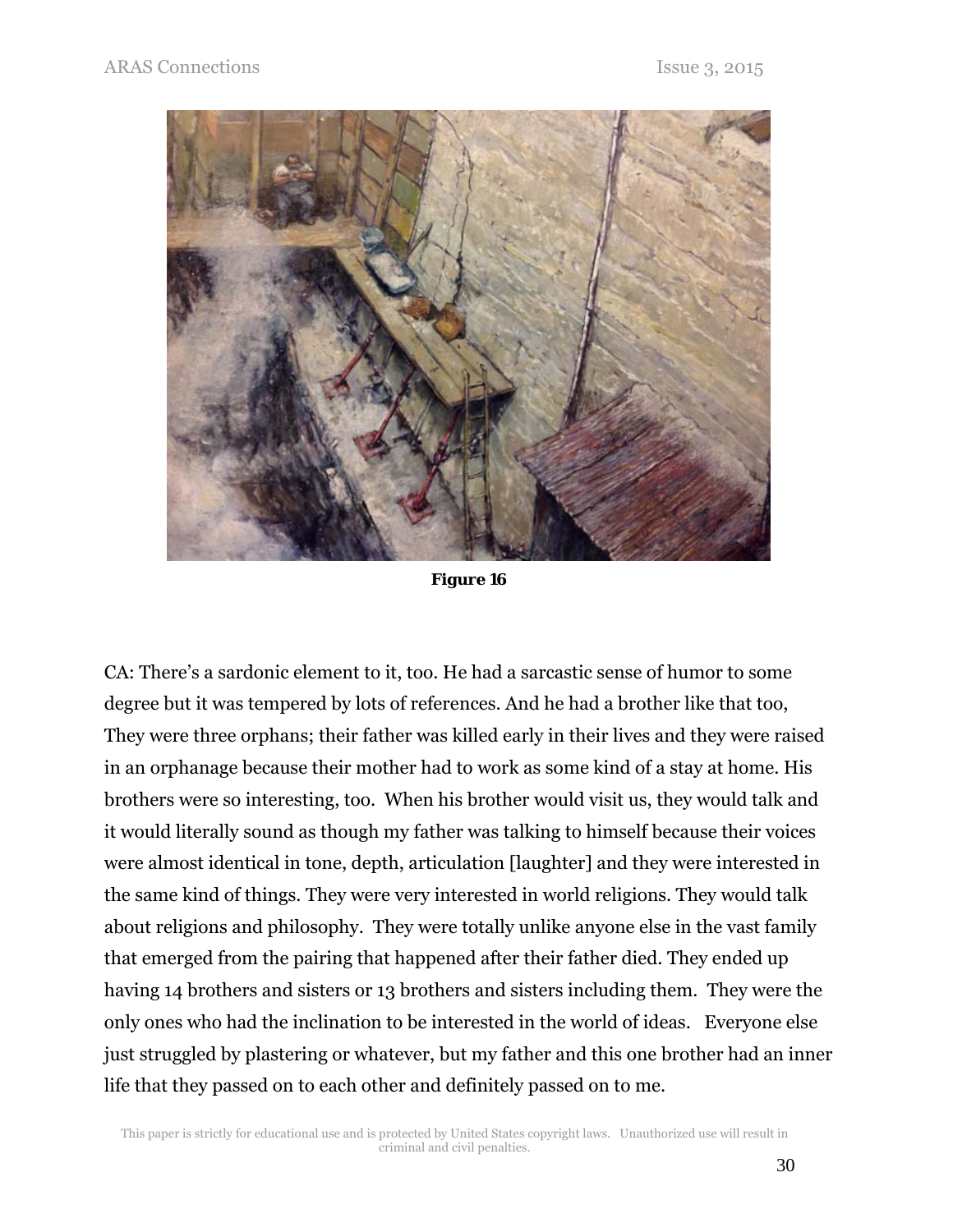#### TS: Where was this?

CA: They were born and lived their early years in Santa Monica, Los Angeles, and Venice. It was an interesting neighborhood because at the same time, or a little bit before, the painters Jackson Pollack and Philip Guston had been living in the same area, going to the same elementary schools. To me, in looking back and thinking about my father's life and my mother's life I am very vividly aware of the connections and gifts that I was given and I would hope that I have given to my own children in some way. And it seems like they're thoughtful people; they've turned out to be very thoughtful people. I'm very proud of them, as I think my father would be. My mother's proud of them, too. She's still with us – she's losing a little bit of mental clarity but she's still pretty sharp.

TS: Well, this somehow goes back to an early comment you made about the activity of painting excavations. I think you said you did landscapes of the past, the present and the future. In the reminiscences of your mother and father and your father's family and what got handed on to you and what gets handed on to your children, that's how the landscapes of past, present, future work in the context of family. Maybe that transmission of ideas gets handed on to the broader world of culture, although it also seems like God has a quota on the number of people that he or she allows to think. [laughter]

CA: Yeah, is there a thinking gene? I sometimes think that there is a thinking gene. Or it could just be a part of the brain that is a pleasure center. We could do a poll: how would you gauge the pleasure that you feel at reading something that you really enjoy? How would you characterize that pleasure? What is it that's being teased in the brain that actually gives you an enthusiasm and a joy? What is happening when that's going on? Some people might read the same text and not find it interesting or exciting or pleasurable at all and as a result they wouldn't even finish it. I've been there with certain kind of readings, …I don't know. I think a lot of the ability to take pleasure in reading and ideas is educational, too. I had some really good teachers in high school who were